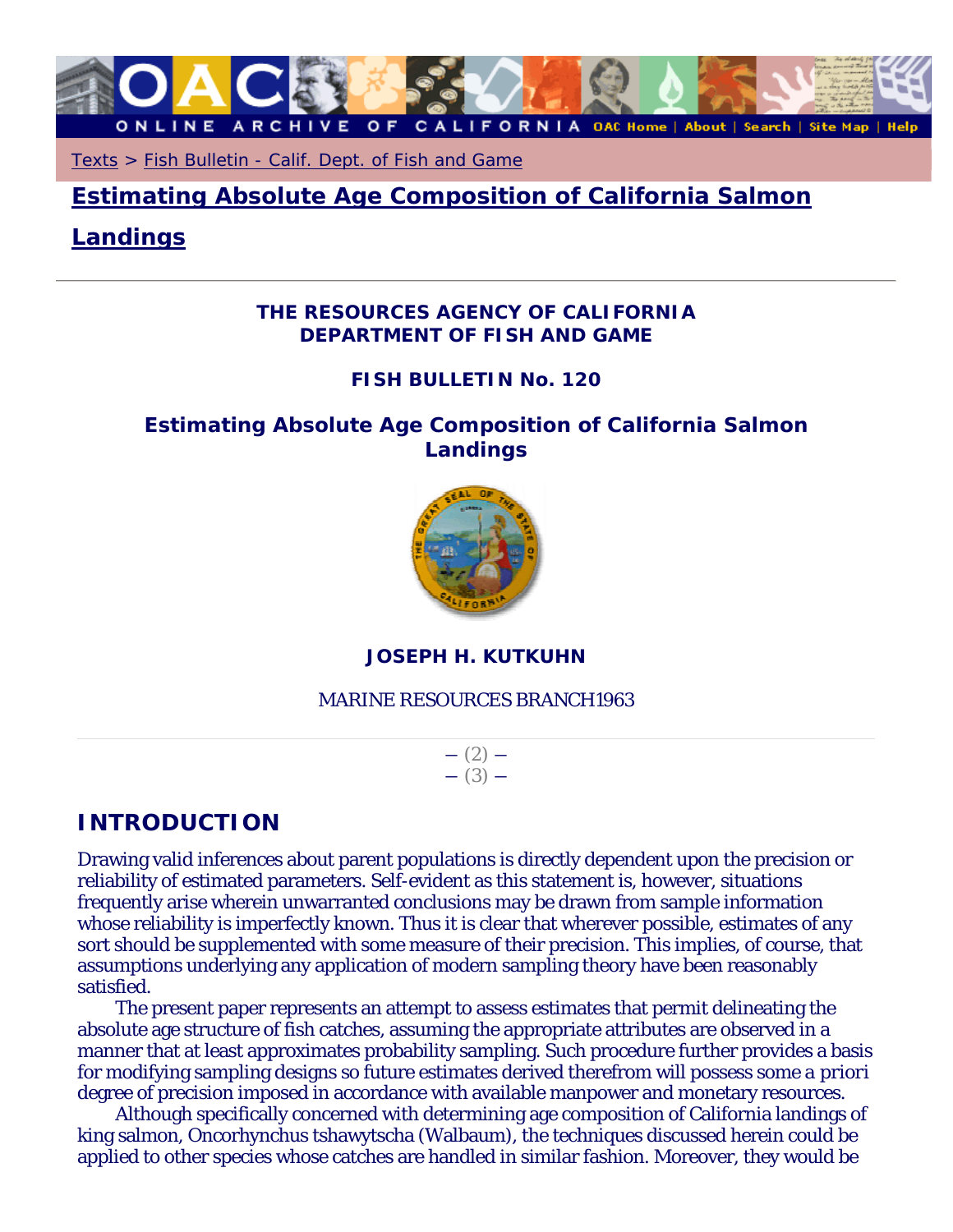appropriate where dealing with any of several attributes commonly descriptive of fish populations. Besides the number of scale annuli, constituting the attribute of interest in the present paper, these include: (1) characteristics defining each kind of fish subject to capture; or, perhaps, for a given kind of fish, characteristics that would identify a member of a particular subpopulation, aggregations of which may comprise a commonly fished stock; (2) any artificially applied "mark"; (3) a particular class of lengths or weights; and, (4) sex.

Designed to provide a basis for predicting year-to-year king salmon yield potential, the parent study from which part of my data were selected evolved during the recovery phase of a large-scale salmon marking program, instituted in 1949 by the California Department of Fish and Game in cooperation with the Pacific Marine Fisheries Commission (Hallock, *et al,* 1952). In addition to sampling the California commercial salmon landings for marked fish, it was necessary to sample concurrently for other attributes (Fry and Hughes, 1953). During the program's early stages, it was further decided that still others capable of yielding potentially valuable information, *viz.,* length and age, could be sampled incidentally with little added effort and expense. Fry and Hughes (1952) briefly outlined the commercial catch sampling program set up prior to the age study's outset.

To supplement those secured from the above source, I have used additional data collected during a concomitant study of the ocean sport salmon catch (Dingell-Johnson Project California F-12-R: "Ocean Salmon Study") at various points to help develop the methods discussed.

 $-4-$ 

## **LIMITATIONS OF THE PROCESSED DATA**

Before discussing procedures involved in ascertaining the age structure of an aggregate of fish, it might be well to acknowledge the limitations of such information as determined for king salmon caught by trolling off California. Notwithstanding the fact that age-structure knowledge is important if not necessary for managing any exploited fish population, for salmon, several factors minimized the value of the information derived even though the sampling techniques may have led to very precise descriptions of catch age structure.

of these, primary consideration must be given the fact that none of the several West Coast king salmon subpopulations is definable in the ocean catch. Vital statistics such as year-class abundance and fishing rates, obtained by periodically examining a population's age structure, have little meaning when they relate to a fished stock whose component subpopulations may, with respect to one another, be subject to considerable fluctuation per unit time. It is clear then that prior to considering a salmon subpopulation's dynamics (acknowledged as necessary for implementing a sound management program for that subpopulation), all members thereof must be readily identifiable at any stage of their development.

Assuming that any member of a salmon subpopulation can be recognized in the catch and that a very good picture of that subpopulation's age structure can be obtained (by means of the procedures outlined herein), its utility will be greatly restricted unless it can be complemented with "effective" effort data. Theoretically, computed "catch-effort" or "catch-intensity" ratios for each year-class comprising a subpopulation should constitute efficient measures of the relative abundance of each. Unfortunately, these cannot be materialized because of an inability to obtain, let alone define, fishing effort derivatives representing true indices of the probability a salmon will be encountered and will succumb to a unit of trolling gear. The only way we can measure the effort expended by the California salmon trolling fleet is by troller-days—*but only by trollerdays wherein a marketable yield is realized*. Such data obviously have limited usefulness.

Finally, mention should be made of the representativeness of the sample observations intended to help predict year-to-year salmon yields. Obviously, any imposition as to size (length)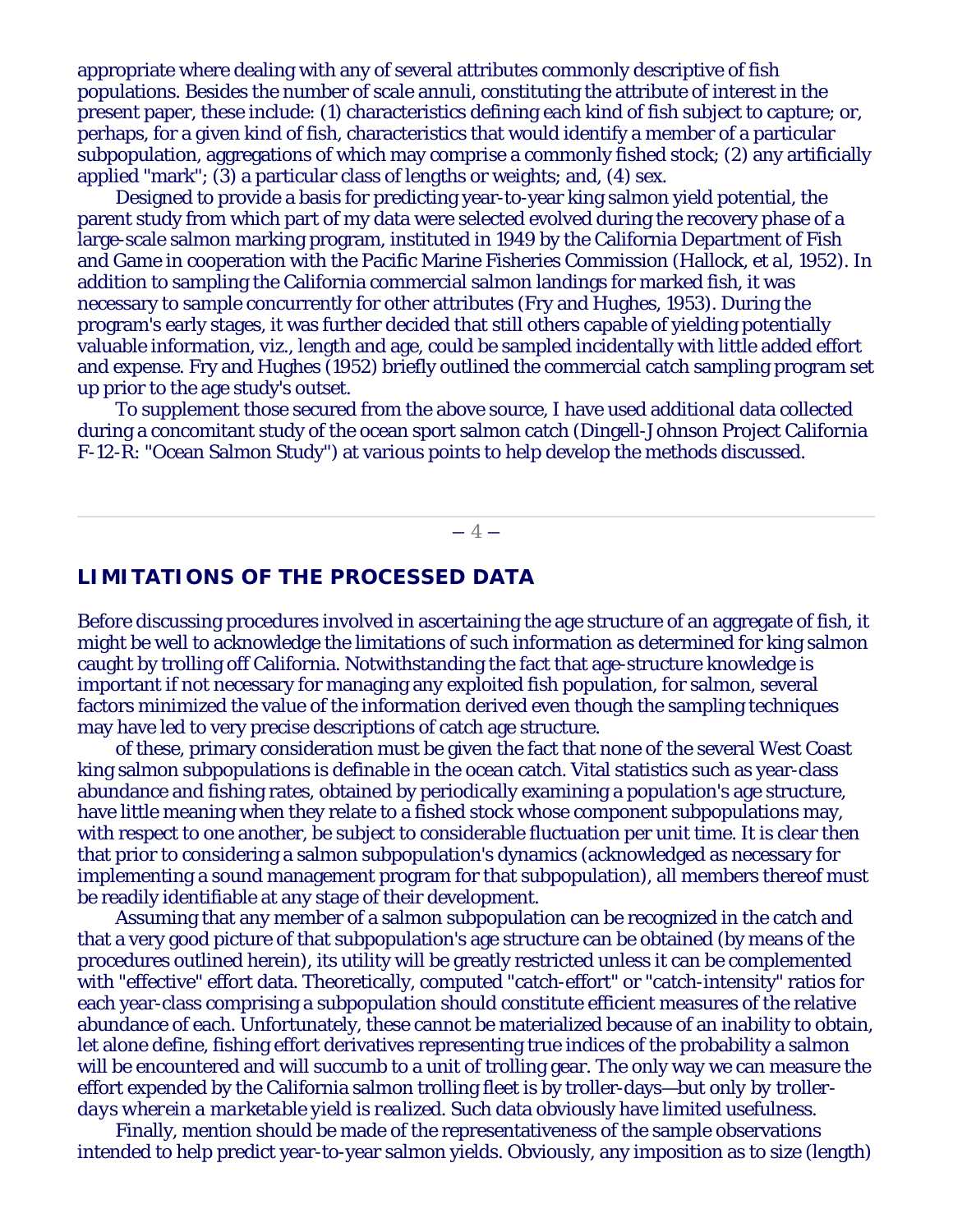of fish that can be legally retained renders the total catch unrepresentative of the population or stock. Since only two age groups, 3-year-olds and 4-year-olds (unpublished data; and Appendixes I, II, IX, and XI), consistently make up the bulk of California's king salmon landings, even if all biases were removed from catch sample data, using the relative strength of a year-class to project its future contribution to the fishery over such a short time span appears questionable. Involved is not only the rate at which any king salmon year-class is fished but the differential rates at which it continually excludes itself from the fishery to reproduce. To be of any practicable value, predictions (in relative terms) of future salmon yields based upon the classical process of following year-classes should, in the least, entail full knowledge of the pre-recruitment as well as the fully recruited phases of each subpopulation. At present, such information could only be secured through systematic offshore sampling employing research vessels.

 $-5-$ 

A much more positive and realistic approach to the general problem of prediction appears to lie within the framework of what might be termed the "modern" concept of fishery management. Here all measurable manifestations of a population's dynamic nature (as influenced directly by the environment and fishing) are taken into account and collectively provide a basis for predicting, in absolute terms, that quantity of the end product that can be removed per unit time on a sustained basis, leaving the brood stock more or less static.

Because of the shortcomings just pointed out, I have not attempted to integrate information derived herein and available elsewhere to analyze any aspect of king salmon population dynamics. My main concern was to describe and apply a tool designed to extract and evaluate certain information (required by the theory underlying the above-mentioned concept) which together with its complements would theoretically comprise the framework of a sound salmon management program.

# **DRAWING THE SAMPLE**

Sampling for fishery landing attributes is quite unlike randomly selecting variegated balls from an urn. Accordingly, it was with some reservation that I applied contemporary sampling theory in an attempt to assess the estimates derived as well as the estimation procedures. Implied nonetheless is the blanket assumption that random selection prevailed at all stages of the sampling designs employed; selection and estimation biases are presumed minimal throughout.

Several features of the California oceanic salmon fisheries had to be considered in implementing a catch sampling program.

# **DISTRIBUTION OF LANDINGS AND SAMPLING EFFORT**

King and silver salmon, O. kisutch (Walbaum), are commonly sought by sport and commercial fishermen in California's coastal waters from Avila to the Oregon border. The area of potential exploitation embraces some 12,000 square nautical miles. Generally speaking, however, spatial distribution of fishing effort thereon is nowhere near uniform, both sport and commercial fleets largely confining their activities to areas immediately adjacent to their home ports. Fortuitously, the north-central California coast has relatively few, widely scattered ports out of which operate varying proportions of the salmon fleet. Thus while monthly or seasonal landings collectively may not be representative of all portions of the coastal salmon populations (or subpopulations), gaining access to all landings to sample them is no problem.

All salmon are taken from coastal waters by trolling gear whether it is powered (commercial) or manipulated by rod and reel (sport). Individual fishing trips infrequently exceed 12 hours and, consequently, are made in the vicinity of a vessel's home port. Some commercial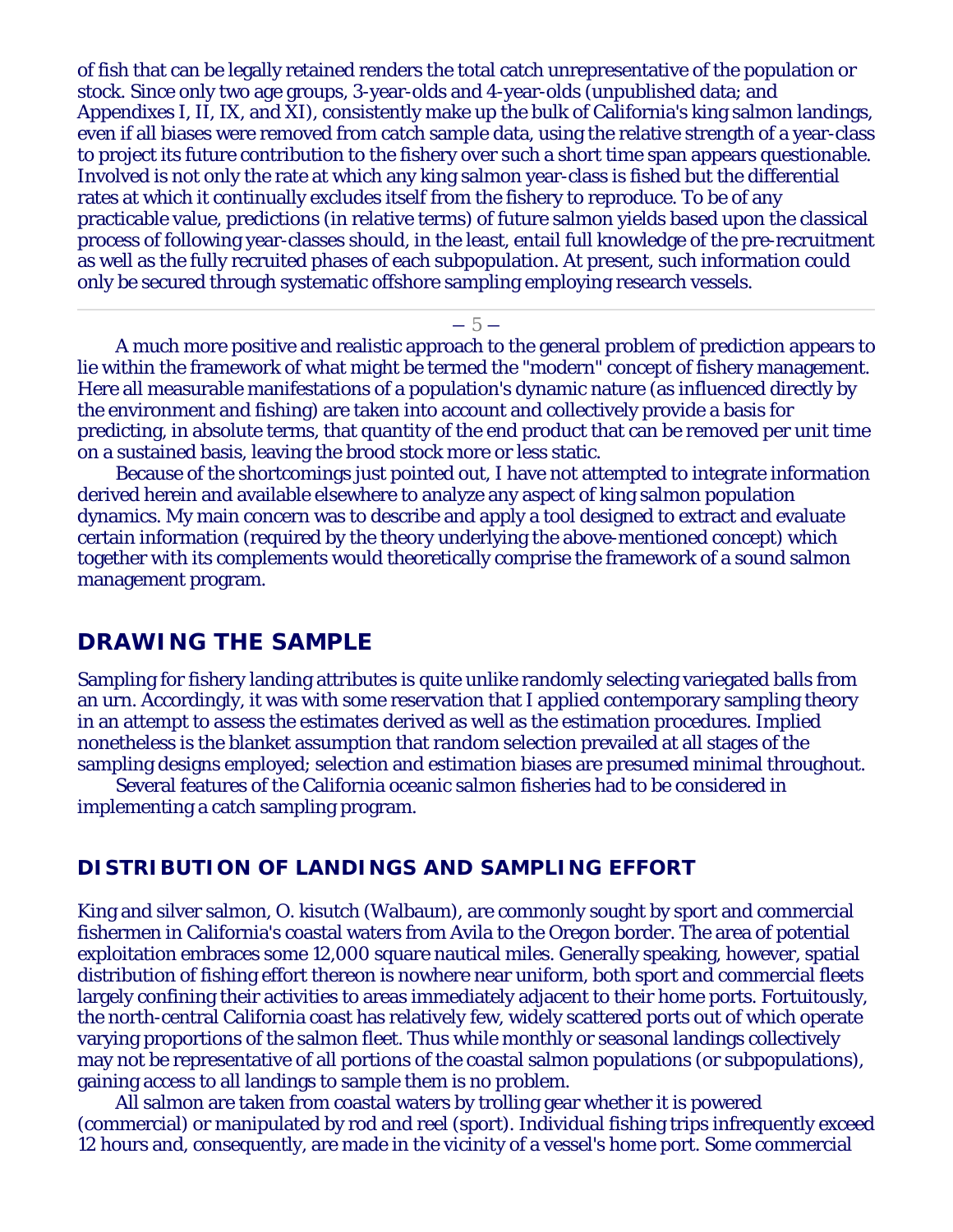trollers fitted with adequate refrigeration may make extended trips. Prorating their catches with respect to origin and time of capture often is a problem.

Principal ports serving both sport and commercial salmon fishing fleets are Avila, Morro Bay, Monterey, Moss Landing, Santa Cruz,

 $-6-$ 

Princeton, San Francisco, Point Reyes, Bodega Bay, Fort Bragg, Eureka, and Crescent City. To insure as complete a coverage of the total annual landings as was practicable, sampling personnel were strategically placed at from three to five of the larger ports (Fry and Hughes, 1952). Permanent (seasonal) samplers were initially (1952) located in the Monterey-Santa Cruz; San Francisco-Point Reyes-Bodega Bay; Fort Bragg; and Eureka-Crescent City areas. In later years, additional personnel frequently assisted in the Monterey vicinity, especially in the outlying Morro Bay-Avila area.

Temporal distribution of salmon fishing effort is, of course, dictated to a large extent by weather. Other factors such as nonavailability of marketable fish and prolonged price disputes often may play major roles in determining when and how much effort is expended. Notwithstanding inconveniences due to uncontrollable factors and the situations they created, time variability in a total annual landing's structure was accounted for by sampling all ports systematically throughout every season. Landings at major commercial ports such as Point Reyes and Eureka usually were sampled five days a week while those sporadically available at smaller ports typically were sampled less often.

# **ACCESS TO INDIVIDUAL CATCHES: CHOICE OF VESSEL**

Having accounted for as much space-time variability as was practicable by distributing sampling effort, the problem then became one of sampling specific catches. Two more sources of variability had to be dealt with here, *viz.,* that between vessels and that within. Within-vessel variability, where it pertained to sampling for marked fish, length frequencies, and average weight was eliminated by examining and measuring all salmon taken by individual trollers (commercial) or charter boats and skiffs (sport). When particularly numerous, vessels themselves were selected in a random-systematic manner; *i.e.,* the first vessel was taken objectively with a constant multiple of the remainder rounding out a port-day sample. When vessels were minimal, all catches usually entered the sample.

Salmon were sampled for age, when possible, at the rate of 50 per week. At the risk of not being able to fill a "quota" by systematically sampling throughout a weekly period, these were taken at the first opportunity while sampling for other attributes. Thus, while some weekly age samples represented a series of small catches made throughout a week, many did not, often having been taken during the first one or two days from comparatively large catches of a few vessels.

Although perhaps wanting in a few respects, the foregoing scheme was believed the best that could be implemented under prevailing conditions. It may have been desirable to place more emphasis on minimizing any between-vessel error but because of manpower limitations, this frequently would have necessitated reducing the number of salmon sampled per boat, risking a reduction in weekly (and monthly) sample size. Due to uncontrollable factors which normally govern the frequency and magnitude of salmon catches, age sampling had to be carried out on a day-to-day hit-or-miss basis, thereby obviating any attempt to execute a fully systematic scheme.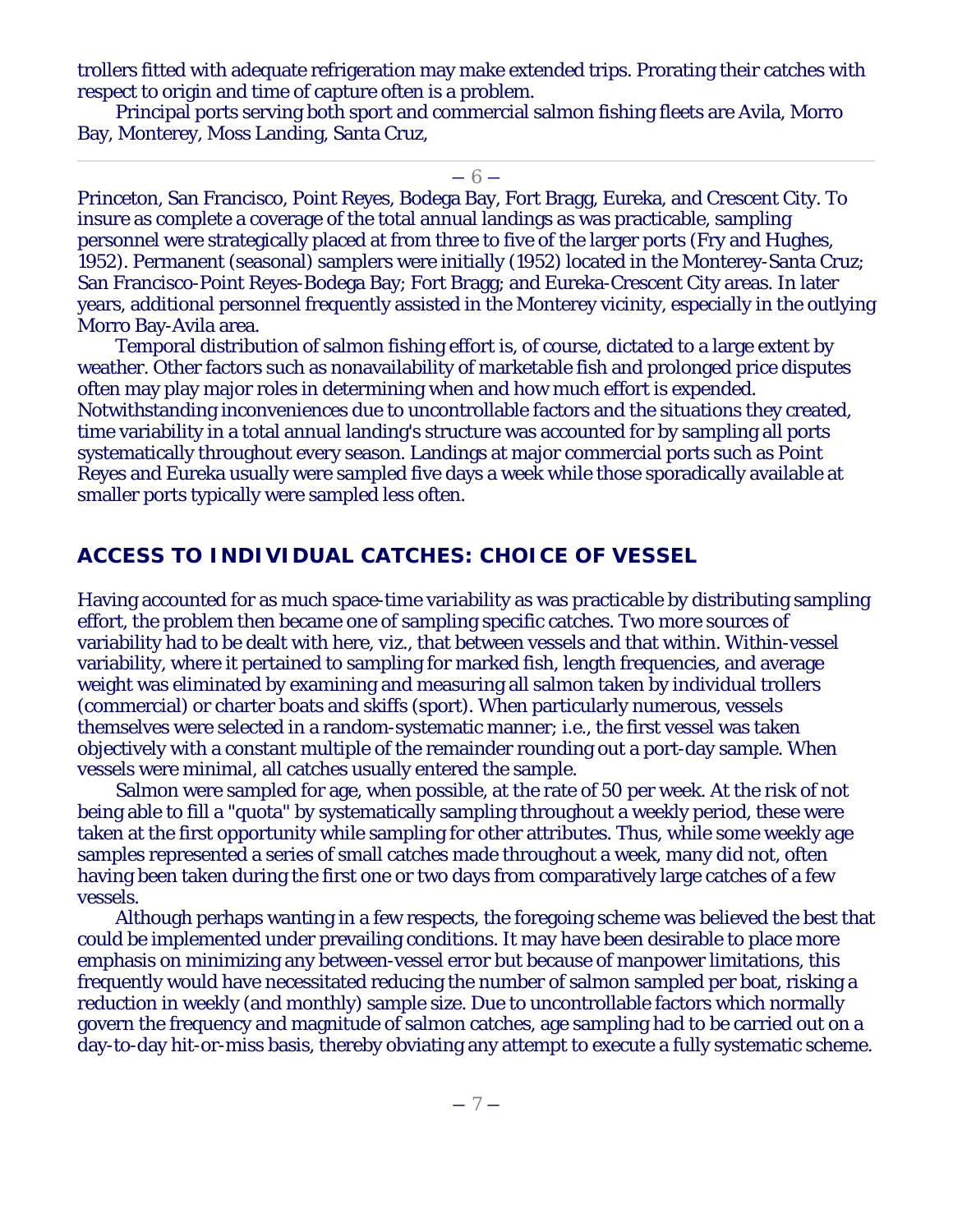# **CONSOLIDATING RAW DATA**

A single criterion usually constitutes the basis for deciding how timeseries data should be consolidated, namely, the rate of change of those parameters being estimated. Frequently, data secured for each time increment in a sampling design are insufficient for precisely estimating an attribute's status during each increment. When those for successive increments are combined, they represent larger increments in which it is presumed the rate of change of the parameter being estimated is either very slight or the parameter itself is effectively constant.

In the present case, estimates of absolute age composition were desired for monthly king salmon landings at each port-area and for over-all annual coastwise landings. Although age samples were obtained at some ports on a daily basis and at practically all on at least a weekly basis, their sizes were often rather small and generally fluctuated widely from period to period and from port to port. This suggested they should be consolidated into larger time units and stratified geographically by general port-areas rather than by individual ports. The idea, of course, was to provide data as amenable to analysis as practicable yet arranged so underlying assumptions as to the spatial and temporal nature of the parameters of interest were not greatly disturbed.

Accordingly, all age samples and resulting data were realigned and grouped on a port-areamonth basis. Each such grouping is referred to hereinafter as a port-month cluster. This procedure generally yielded data having increased flexibility computationally but may have resulted in minor losses of information concerning daily or weekly variation patterns in the age structure of landings accumulated at specific coastal points.

The general port-areas recognized are (1) Monterey, which includes all data emanating from sport and commercial landings made between Avila and Santa Cruz; (2) San Francisco, accommodating all sampling data from landings between Half Moon Bay (Princeton) and Bodega Bay; (3) Fort Bragg, with data from the Albion-Fort Bragg-Shelter Cove area; (4) Eureka-Trinidad and (5) Crescent City, to which were assigned all data from catches made in the vicinity of and landed at each. Information from sport catches made in waters adjoining either of the latter two areas was grouped under the heading Crescent City-Eureka. Typically for any given sampling year (1952–57), king salmon age data were made available for 25 commercial and 36 to 40 sport, port-month clusters. During all years covered in this study, the commercial salmon season extended for five months (May-September) and the sport season for nine.

#### **AGE DETERMINATION**

Mid-lateral salmon scales selected for aging were cleaned and mounted dry between microscope slides. During the period 1952–57, only one scale per fish was used. It was selected under low magnification from several available to lessen the likelihood of mounting regenerated material. This procedure minimized processing materials and labor and greatly facilitated both scale examination and storage since five fish could be represented on a single mount. Intensive examination

#### $-8-$

of scales secured during 1952–56 showed that a specimen's age could not always be determined satisfactorily from a single scale so an additional scale was mounted beginning with mid-season 1957.

All scales were read independently by at least two persons and disagreements were resolved by a third. This system proved quite workable, and, considering the large number of scales examined (15 to 18 thousand), disagreements occurred surprisingly seldom (less than two percent). Most of these were eventually resolved.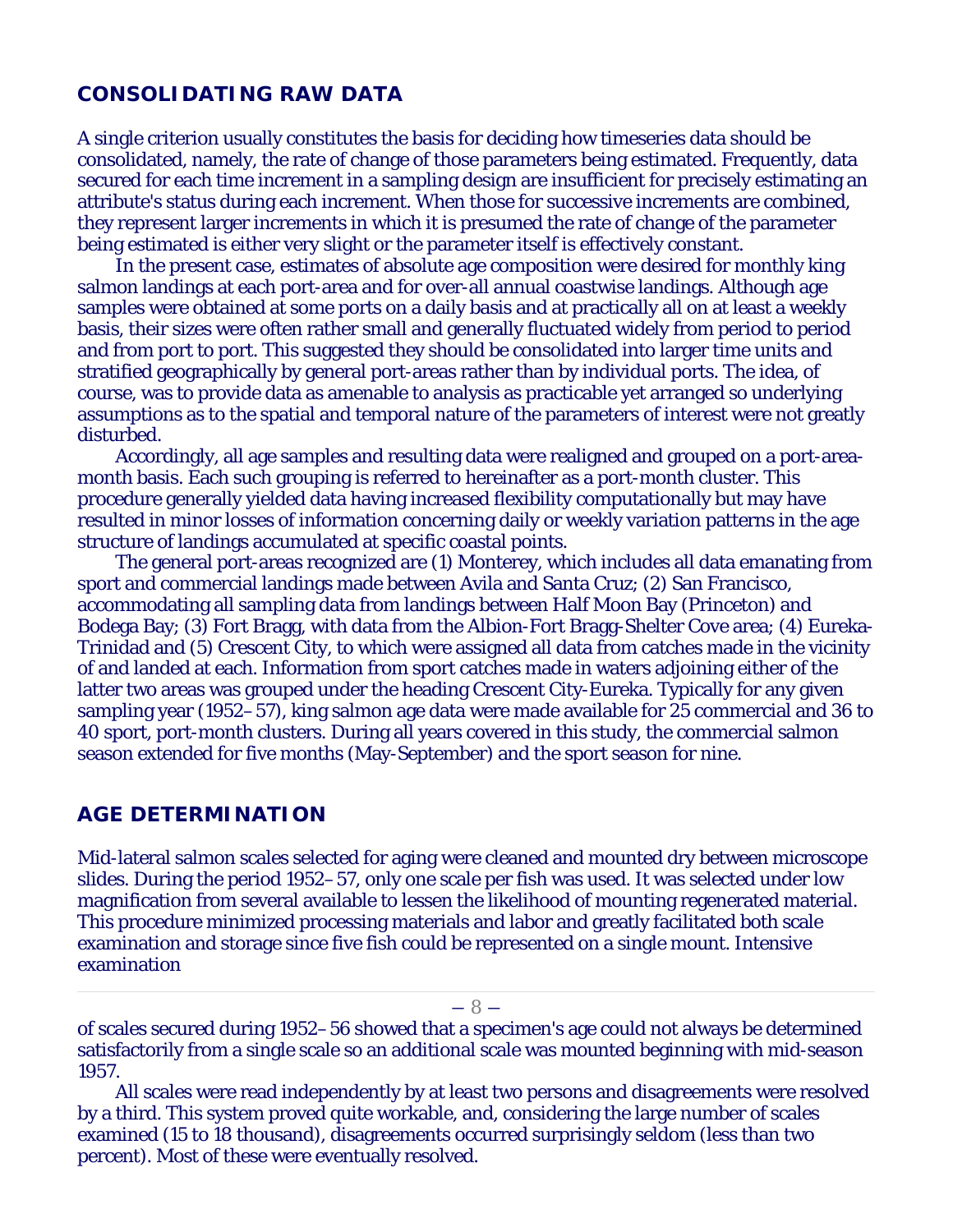Assuming correctness in interpreting scale sculpture, ages were recorded on the basis of the number of effective annuli observed. A 3-year-old, for example, would refer to a salmon captured during its third year of life whose scales displayed two effective annuli.

Many scales exhibiting "ocean-type" nuclei (Gilbert, 1914) possessed initial winter marks having obviously been formed a comparatively short time after eclosion. Such scales were construed to represent progeny of early-run subpopulations which had hatched during or just prior to the period of annulus formation. To maintain correspondence with all reproduction during a given brood year, these true winter marks (ineffective annuli) had to be overlooked when assigning ages.

While such characteristics might constitute clues that would assist in separating oceanic salmon stocks into their component subpopulations, the spatial and temporal relationships involved are not clearly understood let alone defined. The same could be said for salmon whose scales indicate measurable first year stream growth. Not being in a position to evaluate or utilize these characteristics properly, we must be satisfied with our ability to determine with reasonable accuracy any specimen's age, and with age structure estimates based upon systematic but composite samples of total landings, each member being standardized according to its brood year.

# **DEFINITION OF THE PARENT POPULATION**

Acquiring the sample and delineating its component's attributes are followed by sample estimation of those population parameters representing the attributes defined. In this case, a parent population comprised the totality of fishery landings (per unit time) from which the required samples were drawn. Whether these landings truly reflected the structure of their universe (*i.e.,* the fish population(s) available for exploiting) depended upon the distribution of fishing effort relative to that of the universe, and any biases introduced during exploitation.

Certain restrictions imposed on the California king salmon fisheries significantly curtailed the amount of information about their populations off California during 1952–1957 that we could obtain from the statistics collected. All commercial landings were composed of king salmon generally having over-all lengths of not less than 26 inches while all taken by the sport fleet had to be at least 22 inches long. Prior to 1955, sport fishermen could have a limited number of smaller king salmon.

Gear selectivity and varying availability-vulnerability of population components were sources of possible bias which, incapable of being measured, may have further delimited the parent populations (landings).

 $- (9) -$ 

# **AGE STRUCTURE ESTIMATES: PORT-MONTH LANDINGS**

The most widely employed means of describing catch age structure entails computing percentage contribution of age groups represented in simple random catch samples. Patently, such information by itself is of relative value and has no utility in eliciting further details concerning, for example, mortality parameters. On the other hand, when projected to the total landings and effort generating them, it can help estimate absolute numbers or mass contributed by each exploited age group, these data in turn providing estimates of each age group's (relative) abundance in the fishery, and rather good measures of the total mortality suffered by fished portions of the population under scrutiny. Admittedly, total yield and effort data are not always available and relative age structure measures must therefore suffice—though their use is generally quite limited.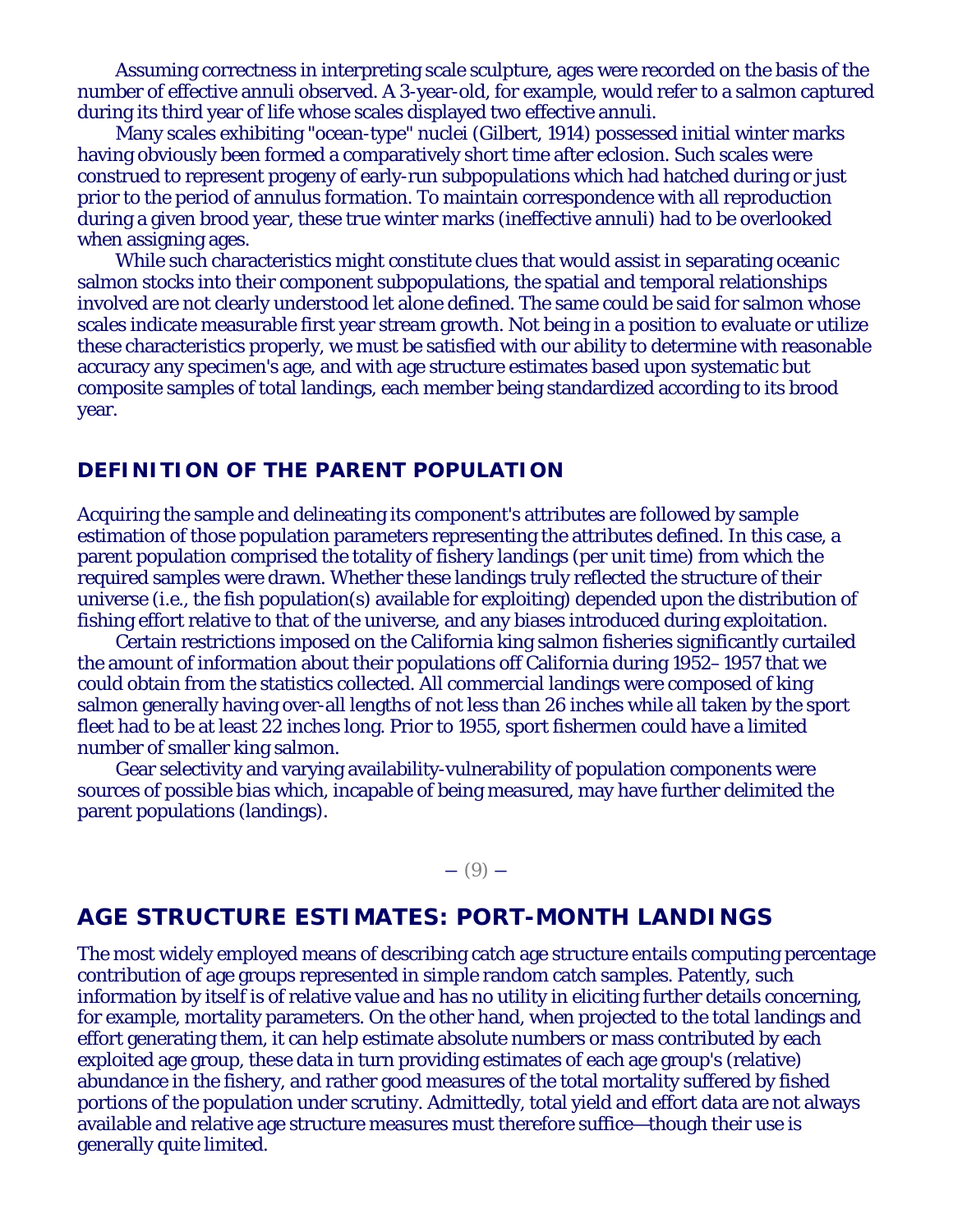Deserving consideration, however, is the fact that simple direct estimates of the proportions of each age group comprising a landing, even when supplemented with total catch and effort data, may not always constitute the most efficient estimates. One of the first to recognize this was Fridriksson (1934), who, working with cod, proposed that information concerning a closely related and easily measured attribute such as length be used to augment oft-meager age data. Since costs of extracting age measurements (counting otolith annuli) ran quite high and consequently curtailed the number of age samples that could be processed (in turn minimizing the precision of resulting estimates), he reasoned and subsequently established that for a given number of age determinations, more information generally accrued if the age composition estimates for a given landing were composites of those from small age subsamples, each selected from lots of fish having common length. Conversely, for the same level of precision that would have been attained had length stratification not been introduced, fewer age determinations would have been required. Not fully realizing the implications involved in attempting to apply a stratified estimator to commercial fishery statistics, Fridriksson merely had as his objective reducing the size of age samples needed to derive relative (percentage) age composition estimates.

With some modification (but still no assessment), Hodgson (1939) extended the procedure to secure improved estimates of absolute numbers of fish in each year-class entering East-Anglian herring landings. The method was assessed in detail by Gulland (1955) who employed it to derive mortality estimates of certain North Sea bottomfishes. Described briefly, it involves acquiring fairly large samples which are ultimately (if not already) sorted into length categories or strata, these in turn yielding smaller samples for age determination. The subsample proportions of each age group are then applied to the number of the estimated total landed that falls into the corresponding length stratum. Numbers in each age group are finally summed for all length strata to provide estimates of the total number of each age landed during a given time increment. Gulland (1955) showed (using a specific set of data) that this "age-length key" approach resulted in better estimates

 $-10-$ 

of absolute age composition than could have been attained using the same number of directsample age determinations. The frequent exceptions that have occurred cast doubt on his agelength key's general applicability and warrant investigating its limitations further. Moreover, executing certain field sampling operations involved in its construction leave much to be desired from a practical standpoint. In fact, except in situations where price differentials may demand that wholesalers sort landings in accordance with some size criterion (whereupon it is assumed that all size lots would be equally available to sampling personnel), the method has little adaptability.

A similar technique, differing significantly in the procedure of selecting the age subsample, was pursued by Tanaka (1953) when estimating absolute age structure of Japanese sardine landings. It is often referred to as the method of double or two-phase sampling for stratification. It differs from stratified subsampling in that a subsample for age is randomly taken from a larger unsorted length sample; that is, stratification occurs after subsampling for age. Since it seemed best suited to the conditions encountered, this method was used to ascertain the absolute age structure of port-month salmon landings.

# **TWO-PHASE SAMPLING FOR STRATIFICATION**

In delineating the absolute contribution of each age group to a port-month's king salmon landings, the sample was defined as the composite of all specimens measured for length during the period and at the location of interest—subject to certain restrictions. Individual fish constituted the sample elements.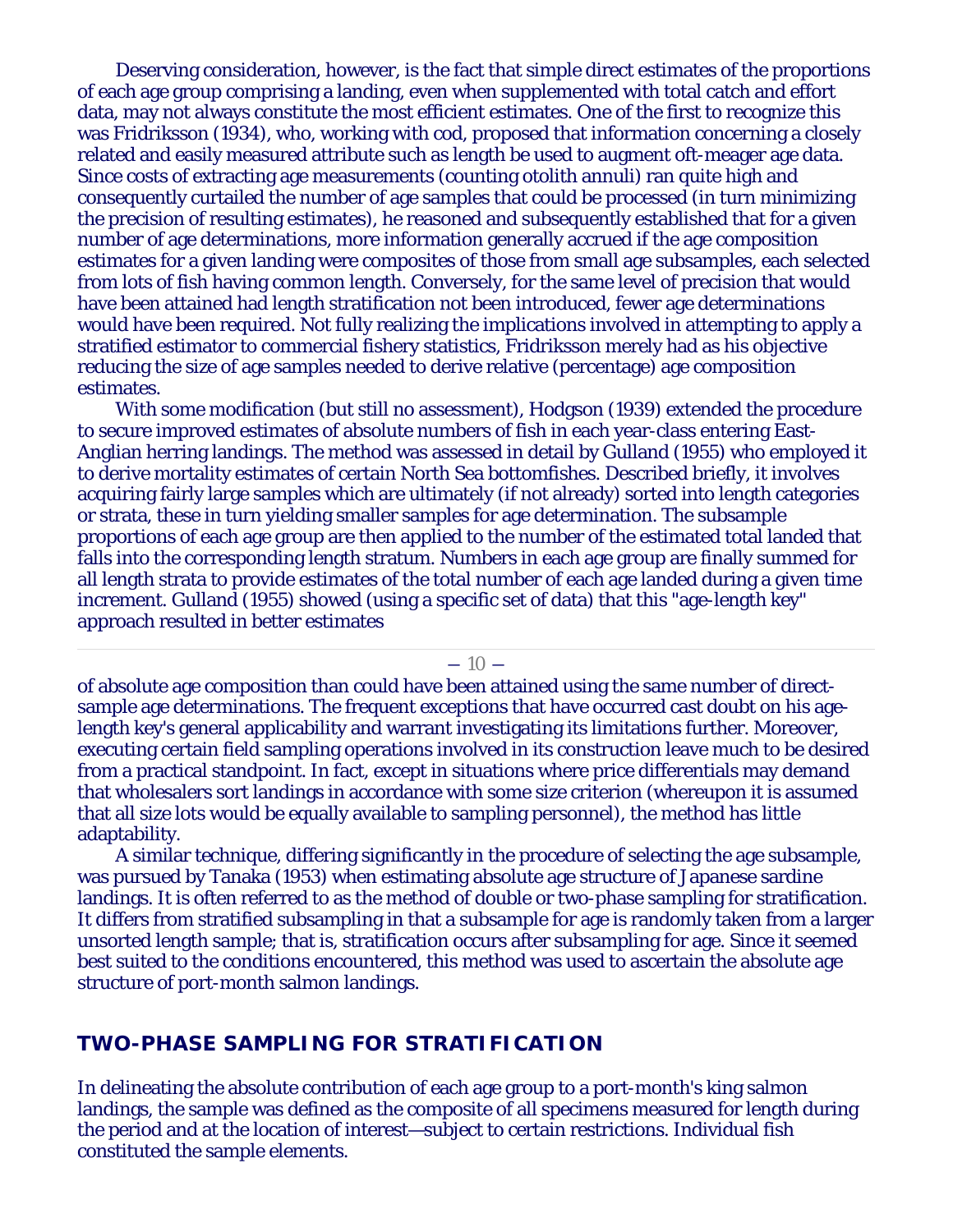From salmon catches accumulating at a given point, the procedure was to measure fork lengths of as many specimens as practicable, assuming representative selection at all times. Lesser numbers were randomly selected from among those measured for length and scales were taken from them for effecting age determinations. Both first- and second-stage samples were ultimately sorted into 2.5-cm length strata and the second-stage samples were further separated into their component age groups.

Introducing some notation, we have then an initial sample of *n* fish each measured for length, from which a subsample of *m* fish is to be aged. Both are subdivided into *i* length strata, *ni* and *mi* representing, respectively, the numbers sampled for length and age falling into the *i*th length stratum. The latter are further separated on the basis of age representation into *mij*, the number of *mi* falling into the *j*th age group; then

# EQUATION

Treating each subsampled specimen in the *i*th length stratum as a binomial or Poisson variate, *xijk*, taking the values 1 or 0 depending upon whether its scales possess (*j* - 1) effective annuli

EQUATION

, an unbiased estimate of the proportion of age *j* salmon (*Pj*) among the total landed is



#### EQUATION

where *L* denotes the number of length strata constructed and *k* identifies an individual *xij*. Regarding  $p_i$  (an unbiased estimate of  $P_i = N_i/N$ ) as a multinomial variate,  $p_{i(st)}$  variance is, assuming an infinite population, given by



where  $q_i = (1 - p_i)$  and  $q_{ij} = (1 - p_{ij})$ . In either form, the first term on the right side represents that portion of the total variance due to variation within length strata, the second that due to variation between strata.



# **EQUATION**

where *t* is a normal deviate corresponding to an appropriate (a) confidence probability.

To apply the estimation methods described, two sets of port-month data (Appendixes I and II) were selected from our 1952–1957 data. Because of space limitations, those for all portmonths sampled could not be included.

Besides presenting initial sampling data, Appendixes I and II list those obtained at intermediate stages in the process of formulating estimates of  $p_{i(s,t)}$  for each age group represented. Appendixes III, IV, and V (Parts i), respectively, contain the results of intermediate computations leading to estimates of var (*pj(st)*) for each *pj(st)* calculated from the data in Appendix II. Table 1 summarizes the results of all computations to which the selected data were subjected, giving also estimates of *Pj* corresponding to those obtained but derived via the simple random or direct system rather than a stratified estimator. The

#### $-12-$

simple random estimate, again assuming an infinite population, is denoted by



EQUATION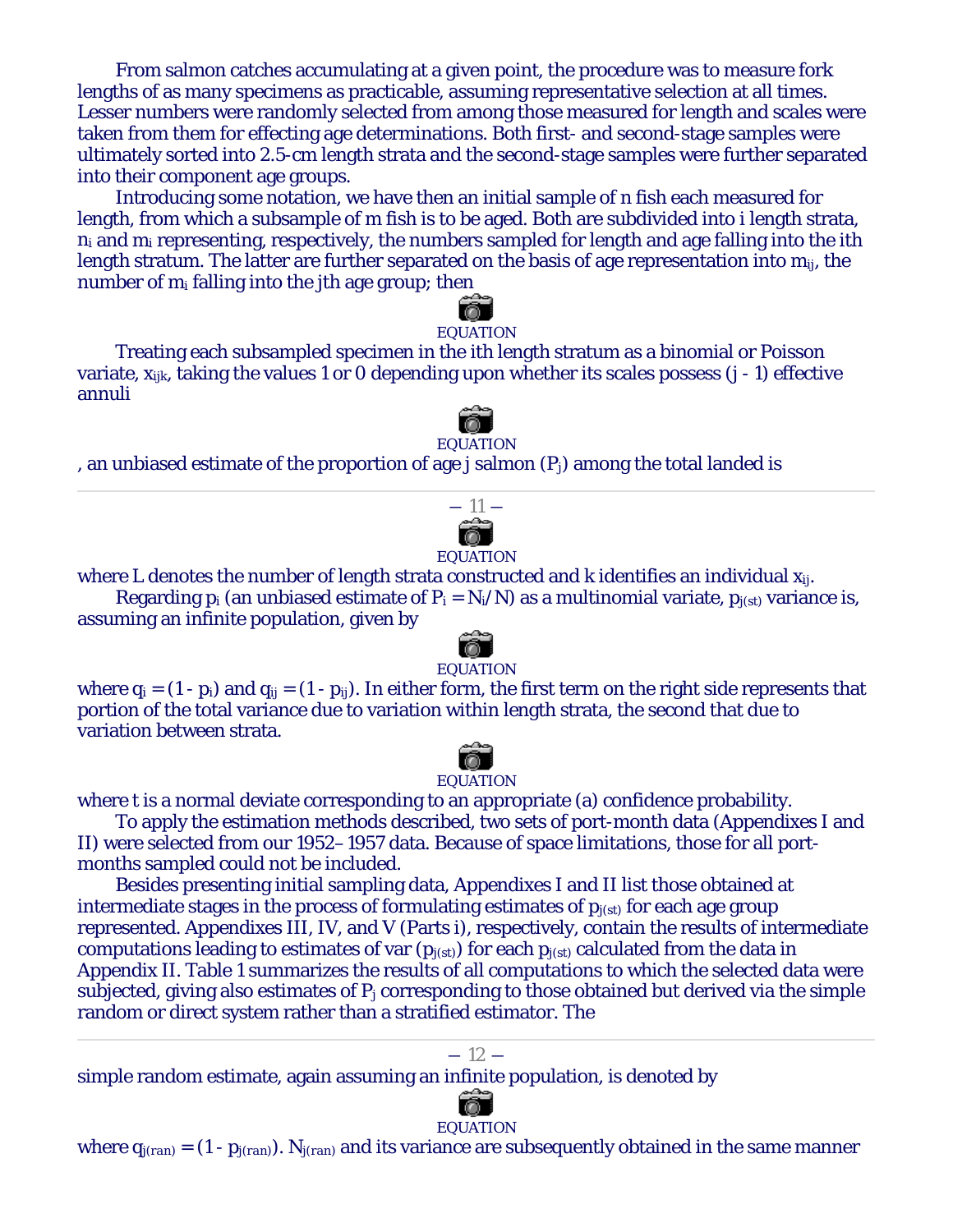as  $N_{i(st)}$  and var  $(N_{(st)})$ .

The stratified estimator's variance is nearly always much reduced below that of the simple random estimator, indicating a greater degree of efficiency. Comparing the coefficients of variation of the estimated number in each age group,



#### EQUATION

suggested, however, that the over-all improvement using the stratified



TABLE 1

Comparison of Age Structure Estimators and Their Variances Derived via Stratified and Simple Random Sampling Techniques. Raw Data Are in Appendixes I and II. Stratification Is by 2.5-cm Intervals estimator was frequently of such small magnitude as to question its general utility.

Implementation of the stratified (two-phase) design is advantageous only when gains more than compensate for the loss in precision of the principal attribute's (age) estimate. Such loss is brought about by a decrease in age sample size when part of the total sampling effort is used to measure a secondary attribute (length). In many, if not most,

#### $-13-$

comparable situations, any sampling technique is restricted by the funds or manpower available. Thus to assess truly the two-phase stratified estimator one must bear in mind not only the quantity of available resources, but more important, the costs of measuring the primary attribute compared to those associated with measuring one related to it but of lesser concern. Intrinsically involved here are the size of the secondary sample where a fixed length-sample size is established, and the manner in which the first-, and hence, second-stage samples are stratified. Understanding such factors is prerequisite to determining for a fixed cost what first- to secondstage sample ratio, with varying stratification, provides a "best" estimate of the principal attribute's absolute status.

Over and above any theoretical advantages ascribed to stratified sampling, Gulland (1955) has pointed out one other with practical implications where age structure estimates are concerned. Significantly, a design incorporating stratification yields estimates of numbers in adjacent age groups which tend to be negatively correlated, a desirable condition not attained when employing the simple random sampling approach. Using simple random sampling, a positive correlation could prevail between estimates of numbers of fish falling into adjacent age groups whenever samples destined for aging are biased by length, by weight or by both. Thus if large fish were over-represented in a particular sample, the numbers in each of the older age groups would be over-estimated. Stratifying by length tends to obviate untoward effects of age sampling bias.

# **AGE SAMPLE SIZE FOR A FIXED LENGTH SAMPLE**

Assuming comparatively large numbers of salmon can be measured for length at relatively little expense, it is now desirable to determine approximately how many should be sampled for age to provide reasonably precise estimates of *Pj*. The problem, for a fixed *n* and prescribed level of precision, is to find the minimum *m* for each age group, letting the largest serve as an estimate of the required overall *m*.

If *m* is randomly taken from *n* and the expected value of  $p_j$  is  $P_j$ , then (for any age group) the size of each *mi* will be approximately proportional to *pi*, that is,



#### EQUATION

Substituting this value in (2) and assuming an infinite population, gives, for salmon in the *j*th age group,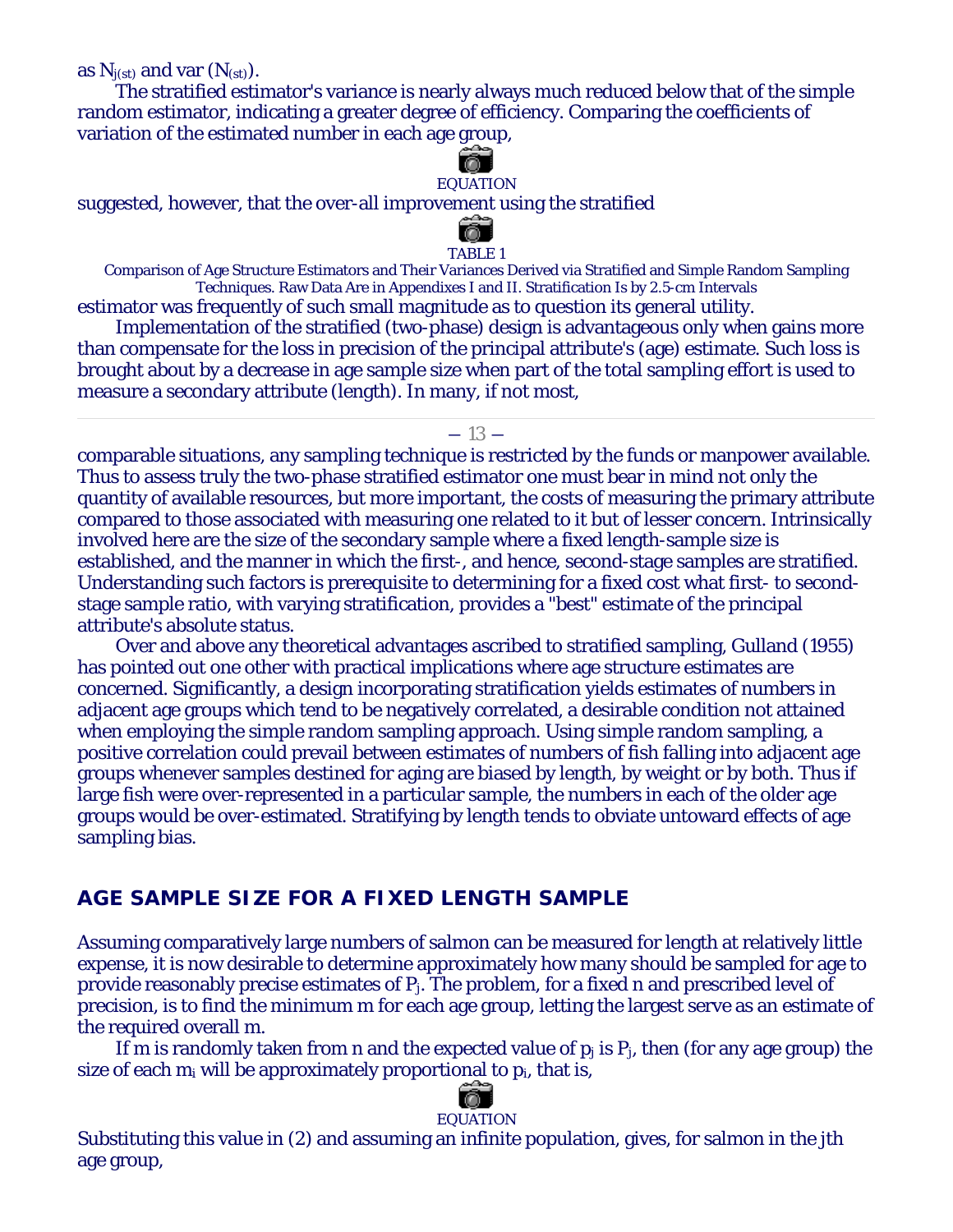

 $-14-$ 

which, solving for *m*, leads to

EQUATION the formula for age sample size with a fixed length sample where *V* is the desired variance of  $p_{i(s)}$ and the subscript *pro* indicates that estimating a proportion is involved. When interest lies mainly in estimating the number in a given landing which fall into the *j*th age group, *i.e.*, *NatPj*, this modification can be employed:



where *V* is the desired variance of *Nj(st)* and the subscript *tot* indicates that estimating a total is involved. The maximum *mpro* (or *mtot*) determined for a particular set of data then represents an approximation to *mpro* (or *mtot*), the over-all age sample size required for estimating all *Pj*'s at, or greater than, some predesignated level of precision. For future sampling at corresponding portmonths whose landings could be expected to exhibit the same age structure, *mpro* constitutes a reasonable guide to the required magnitude of *m*.

To apply these formulas by adducing the extent to which additional age sampling was indicated for a particular situation, and, perhaps, suggest how large the projected samples should be in similar situations, data and subsequent estimates in Appendixes II to V are used. Thus to estimate the proportion of 3-year-old king salmon  $(\pm 15$  percent of the true value) in the Crescent City-Eureka July 1955 sport landings, we have, assuming a length sample size of 2,875.

# EQUATION

If the level of precision for  $p_{3(st)}$  were increased to  $\pm 10$  or 5 percent,  $m_{pro}$  would increase to 30 and 123 fish respectively. To estimate with the same precision the number of 3-year-old king salmon in the same landings, we have by means of (5) and using the same *n*,*mpro*=9 specimens. The same procedure would be followed for all other age groups and the largest *mpro* or *mtot* calculated would determine the desired over-all age sample size.

Table 2 gives approximate values of *mpro* for estimating *Pj* at two levels of precision with varying length sample sizes. It will be noted that little would be gained by merely increasing *n* provided each age group is reasonably represented, *pj(st)*, say, being > 0.15. The size of *m* depends critically either upon how many age groups occur in a given set of landings or upon the extent to which each overlaps the others.

 $-15-$ 

Obviously, the more age groups represented, the smaller, on the average, will be *pj(st)*, and the larger the over-all age sample size needed for estimating all *Pj*'s at a given level of precision. This points up the difficulty in predicting *m*'s size; hence without *a priori* information, the usual alternative is to take the maximum age sample permitted by the available resource, acknowledging in advance that the status of certain age groups will be determined very precisely while others will be determined with an untenably low degree of reliability (*cf.* [Table 1]).

Though *pj(st)* can be expected to vary—often quite widely—in space and time, it is nonetheless suggested that if not too stringent precision requirements are imposed in *Pj*'s estimation (*i.e.*, with not more than ± 20 percent allowable error), an *m* of scales from 200 king salmon per port-month should suffice in practically all cases. For other species exhibiting greater age ranges, *m* would have to be increased accordingly or the precision requirements for  $p_{i(st)}$ relaxed.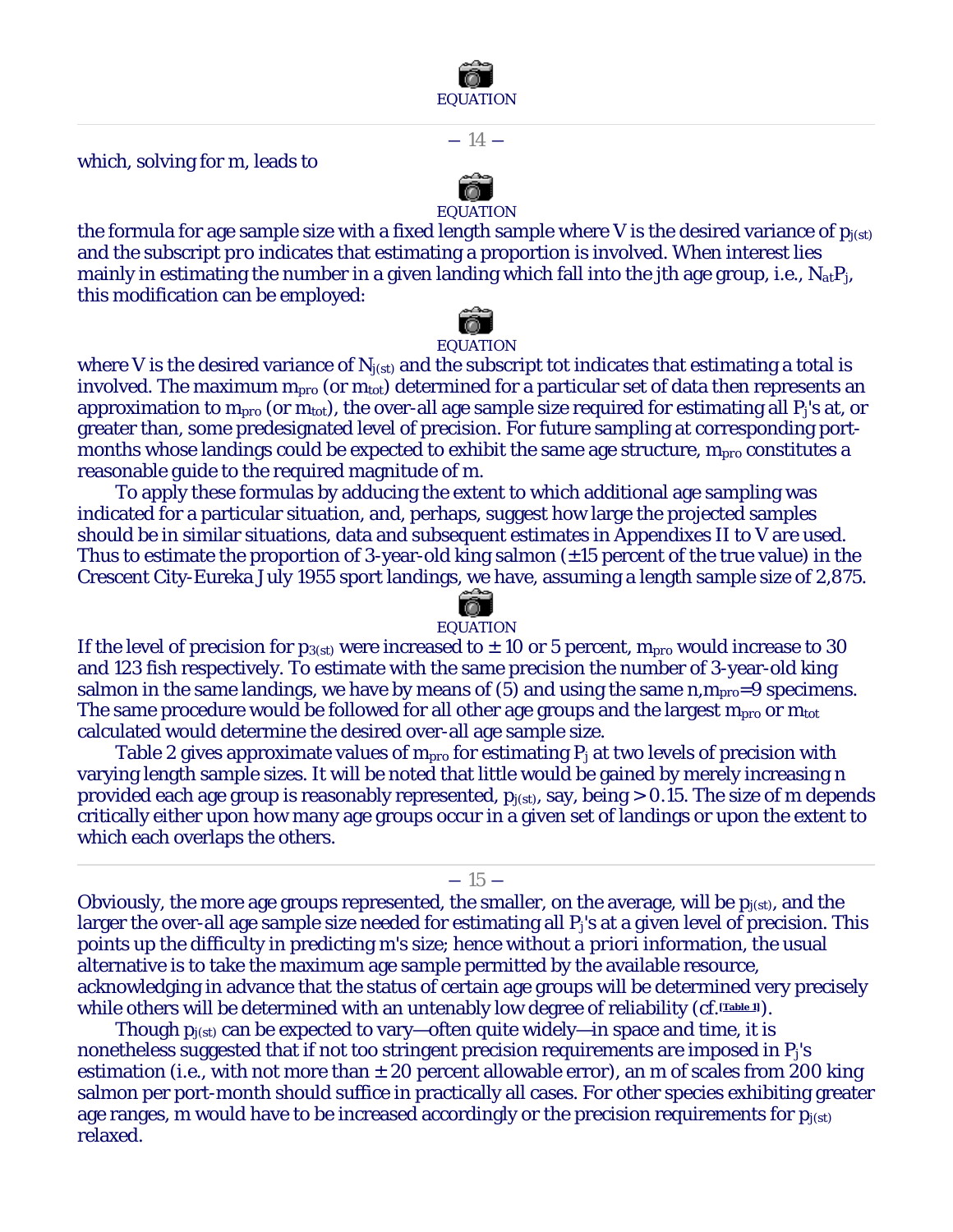# **CHOICE OF STRATIFICATION**

Since the age sample, if randomly taken from the length sample, can be expected to distribute itself among length strata in proportion to the latter's size, the number of strata, *L*, employed can be as large as desired so long as each contains at least one second-phase element. As is usually the case, relatively little is known of the variability of a population's age structure with respect to that of its length. Thus when implementing a scheme such as described, the size of *L* must be chosen arbitrarily at the outset. The tendency often is to over-stratify, which in turn perhaps leads to unnecessarily high costs of computing the desired estimates and measures of their precision. But while stratification with proportional allocation of sample elements always results in estimates having greater precision than those obtained by simple random sampling, the rate of precision gain with successive stratum division may decrease markedly after a certain point is reached, all gains thereafter being increasingly trifling.

An answer to the question of how many strata to employ in a two-phase sampling program defies generalization. Preliminarily, any decision

#### $-16-$

as to *L*'s size would have to be based upon some compromise made in accordance with the expected age structure of the population under scrutiny. And although an optimum or best stratification, could be determined *a posteriori* for a particular situation, it would have little value from the standpoint of general projected utility. Rather, assuming that a large length sample can be secured, a more practical approach would be to weigh the size of over-all age sample commensurate with available resources, against some predesignated minimum *mi* which, collectively over *i* strata, could be expected to yield reasonably precise estimates of the absolute magnitude of most age groups represented.

One possible approach, assuming *mi/m* has expectation *Ni/N*, is

# EQUATION

where *m* is some specified minimum average *mi*, and *n* and *N* are the sample and population mean stratum sizes respectively. Thus, if *n* is large, relative to *m*,

#### 商 EQUATION

represents a criterion for establishing the stratification to be employed where *m*, the estimated over-all age sample size determined earlier, is substituted for *m*.

The size of *m* can be decided upon once the desired limits of error in estimating each *Pij* are set. If a coefficient of variation of 0.20 is stipulated, an *mi* of 25 to 30 would yield estimates of any  $P_{ij}$  being in error by more than  $\pm 20$  percent of the actual value only once in 20 times. Being conservative and letting *m* = 30 specimens, we obtain where 200 specimens can be aged,

# EQUATION

as a rough approximation to the number of length strata needed to obtain estimates having the desired precision. Note that *m* is an average and most strata will be allocated this number of aged specimens at least, but several will ordinarily be under-represented. This probably would not constitute a serious detriment in the case of California king salmon because individuals at the extremities of observed length distributions rarely fall into more than one age group. Such would not be true with species represented by a greater number of age groups or in situations where a particular age group is markedly dominant. Regardless of the sampling technique,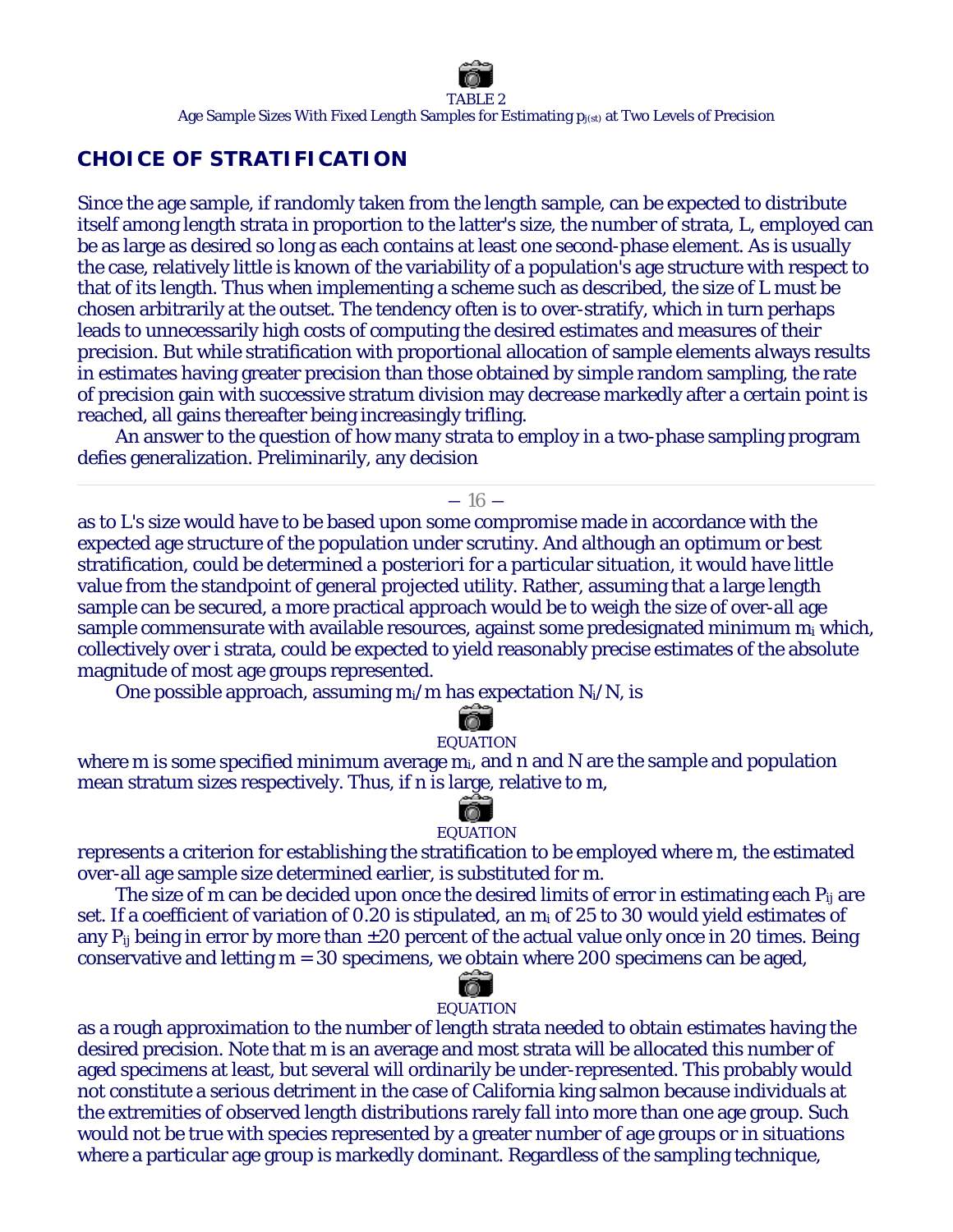estimates of the total numbers in the infrequently observed age groups occupying the upper extreme of any exploited population's length distribution, will almost never be as precise

 $-17-$ 

as might be desired since the attendant sample size will normally be nowhere near that required to attain such precision.

To determine the effects of reducing the number of length strata (or of reducing strata widths), the length and age distributions given in Appendix II on the basis of 2.5-cm length strata were realigned into 10-cm strata (Appendix VI). Alternative estimates of *Pj* and its variance, using formulas (1) and (2), are given along with intermediate calculations in Appendix VII. Comparing these with those secured by two-phase sampling for 2.5-cm length strata and simple random sampling (Appendix VIII) suggests that very little would have been lost by 10-cm stratifying. This would be expected, since not only had the initial double-sampling process involving 2.5-cm strata already exhibited little superiority over single-phase sampling (Table 1), but the progressive diminution of *L* itself leads ultimately to the latter situation. Discounting the deviation reflected by the four-year-olds (which can be attributed to the vagaries of reallocating age data among the larger len th strata), note that var *Nj* calculated with 10-cm strata lies between the values for var *Nj* computed by double sampling with 2.5-cm strata and simple random or single-phase sampling (Appendix VIII).

# **Two-phase Versus Simple Random Sampling with Varying Age Sample Costs**

As previously indicated, a sampling design can best be appreciated only after taking into account unit costs as opposed to fixed resources and comparing results with those of some predesignated standard technique. We have considered the special case involving two-phase sampling for stratification where the first- to second-stage sampling cost ratio was assumed to be unity, *i.e.*, length and age measurements were equally costly. In the case of salmon, length stratification improved the required estimates only slightly. In fact, if the effort and expense required to make the length measurements noted (Appendixes I and II) had not served other purposes, they would have been virtually wasted.

It is desirable now to compare two-phase and simple random sampling procedures where, in the former, the second-phase sample is always more costly than the first. With either approach, we assume resources can provide an age sample of size *m*.

As pointed out by Cochran (1953), the values of *mi* and *n* that yield a minimum variance in a particular situation are unavoidably intractable. In approximating a solution, it is suggested that *mi* be proportional to the weighted within-stratum standard deviation, *i.e.*, to the root of the numerator of the first term on the right side of (2). This gives

荷 EQUATION whose substitution in (2) yields, approximately,



#### EQUATION

the optimum variance of *pj*. This can be simplified notationally to



#### EQUATION

where, assuming optimum sampling,  $V_m$  is the variance within length strata and  $V_n$  is the variance between. From a practical standpoint allocating a second-phase sample under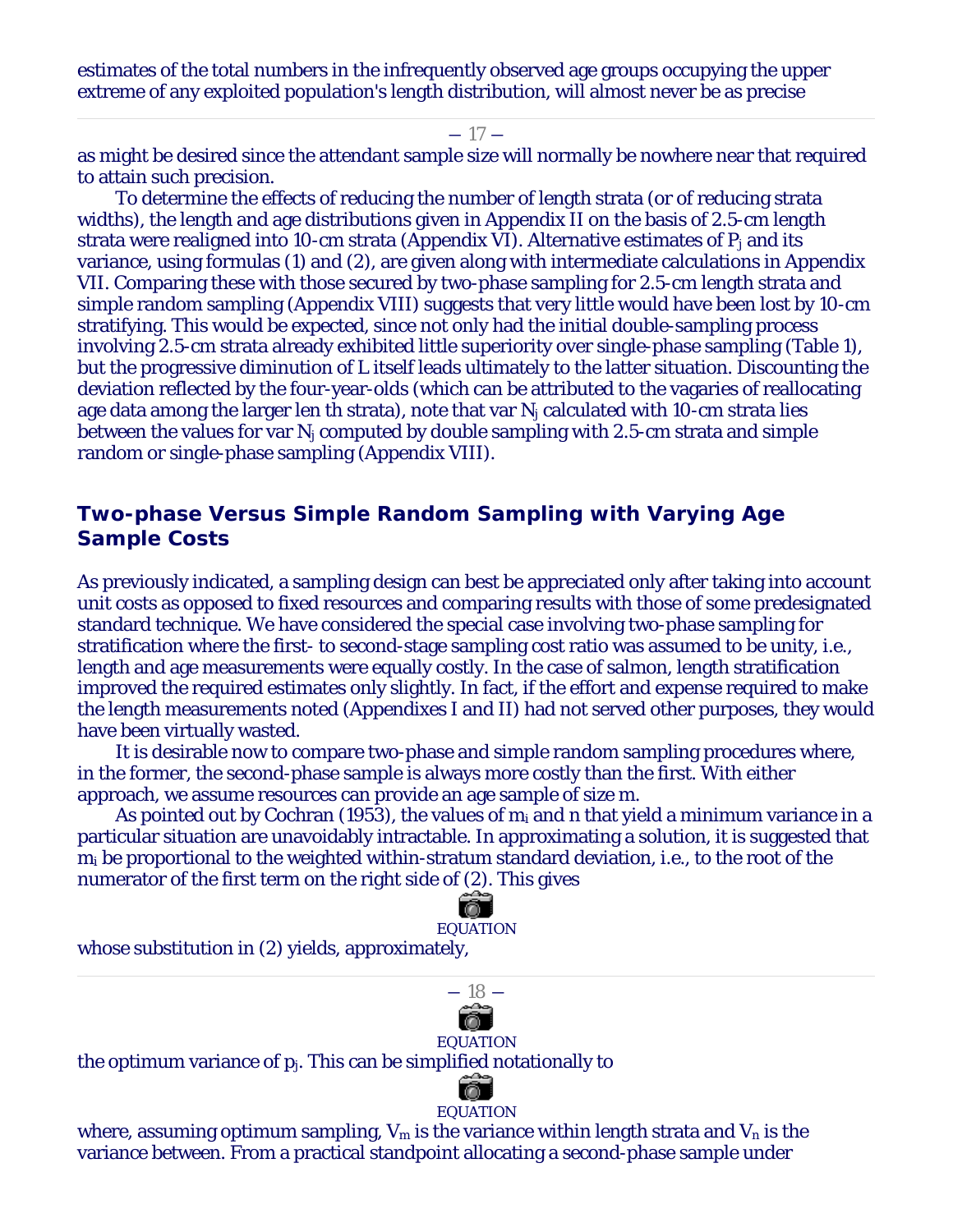conditions such as those met with salmon would be highly unrealistic. It can be shown, however, that in two-phase sampling for stratification where the second-phase sample is randomly taken from the first, proportional and optimum allocation are theoretically the same (Deming 1950, p. 240). Hence (3) could have been used instead of (6) though to emphasize that maximum efficiency in stratified sampling is attained when the sample is allocated optimally among strata, formula (7) shall be invoked.

It is appropriate now to introduce a simple cost function of the form

# EQUATION

which represents the total cost of securing the age (*m*) and length (*n*) samples where the cost of *m* (*cm*) is appreciably greater than that of *n* (*cn*). Under conditions of optimum sampling, the variance of *pj*, (7), is now minimized by the appropriate choice of *m* and *n* for a given total cost, *C*. Thus differentiation of

# EQUATION

(where ^ is a Lagrange multiplier) with respect to *m* and *n* leads to

#### EQUATION

which, after appropriate manipulation and substitution in (7) (*see* Cochran 1953, p. 272), yields

# EQUATION

After several years of collecting and processing king salmon length and age data, it was determined that, on the average, the cost of eliciting a specimen's age was roughly ten times that of measuring its length. Using sampling data emanating from the July 1955 Crescent City-Eureka sport landings (Appendix II), *Vm* and *Vn* were calculated for the three age groups and are listed in Parts ii of Appendixes III, IV, and V, and in Appendix VII. Assuming that resources would permit aging no more than 130 specimens regardless of the sampling approach, their substitution in (10) [or in (8) and (9) jointly] gave predicted values for var  $(p_j)_{opt}$  ([Table 3], line 3).

 $-19-$ 

For comparative purposes, the same procedure was employed to secure predicted values for var (*pj*)*opt* where the cost of age samples and determinations was presumed to be twice and five times that of the corresponding length sample measurements (Table 3, lines 1 and 2). All predicted var $(p_i)_{opt}$  values were compared with appropriate predicted values for var $(p_i)_{ran}$ , the variance resulting in the event a double or two-phase sampling scheme is not employed (*i.e.*, *n* = 0).

Five salient pieces of information can be gleaned from Table 3: (1) Two-phase sampling for stratification becomes increasingly more efficient for estimating age as the cost of the age sample increases relative to the length sample. (2) For a given cost relationship, diminution of the number of length strata results in a marked increase in variance depending upon the sample age group distribution. (3) Assuming representativeness of these data, there seems to be little point in implementing a two-phase length-age sampling scheme unless the age sample is at least five times costlier than the length samples  $[cf. var(p_i)_{opt}$  and  $var(p_i)_{van}$  ]. (4) When determining age is much costlier than length (*e.g.*, line 3), age sample sizes required of the two-phase scheme for estimating *j(st)* (and *Natpj(st)*) with the same precision as attained by the simple random or direct approach, are always reduced (often greatly); conversely, at high second-phase sample costs and for a fixed second-phase sample size, greater precision can be expected to accrue from double sampling. (5) Very little added precision can be expected by increasing first-stage sample sizes (*cf. n* in Appendix II and Table 3).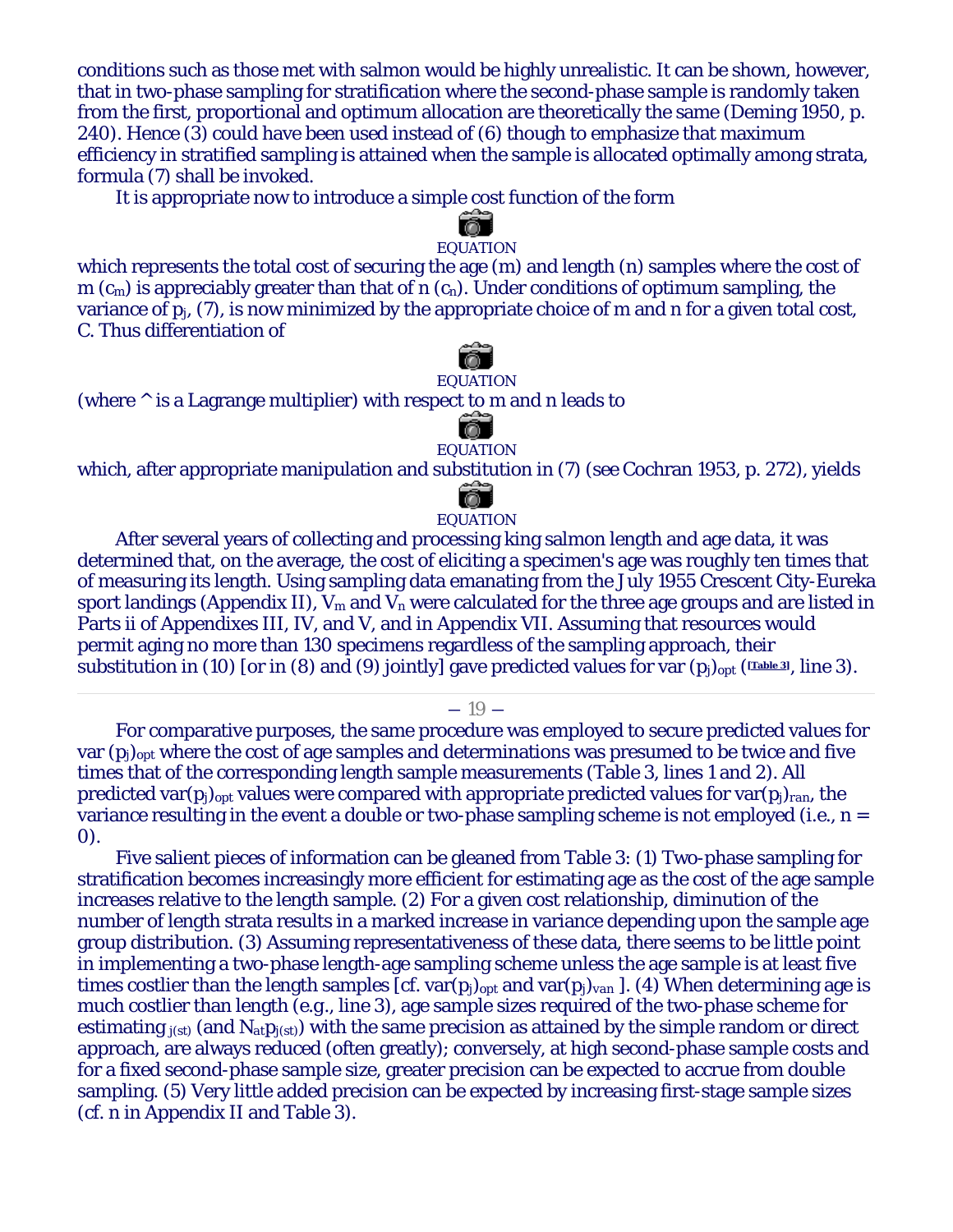# **ESTIMATING OVER-ALL AGE COMPOSITION**

Considering the commercial catch only, over-all seasonal estimates of the absolute number of a given age landed could be obtained by merely summing the *Nj(st)*'s over all ports and months provided sampling data are available for all port-month clusters. Since this is usually not the case, some alternative scheme is in order.

A possible estimator appropriate to cluster sampling wherein cluster size is variable is a ratio estimator using the stratified estimates *Nj(st)* obtained for each port-month sampled. For the *j*th age group it is



#### EQUATION

is a simple unweighted estimate of  $P_{j(r)}$ ,  $N_s$  is the independently estimated over-all total number of fish landed during a season, and *k* is the



Comparison of Variances of *pj* Estimated by Two-phase Sampling at Two Levels of Stratification Presuming Optimum Allocation, and by Simple Random Sampling. Raw Data Are in Appendixes II and VI. Intra-strata Variances, *Vn* and *Vm* Are Derived in Appendixes III-V; (parts ii) and Appendix VII

#### $-21-$

number of *h* port-month clusters sampled. Assuming an infinite population, its estimated variance (Cochran, 1953, p. 125) is approximately

where



#### EQUATION

is the average cluster size and the remaining notation is as defined earlier. It follows that the variance of *NSPj(r)* is simply



## Providing sample sizes are large enough so that the normal approximation applies, confidence limits for *NSPj(r)* can be calculated



#### **EQUATION**

where *t* is a normal deviate corresponding to an appropriate (*a*) confidence probability. Using the stratified (two-phase sampling) age estimates calculated for individual clusters

(Appendix IX) and treating them as weighted



Age Composition of California's 1952 Commercial King Salmon Landings. Basic Data Are Total Numbers Estimated by Two-phase Stratified Sampling Within Each Port-month Cluster

sample observations, *Pj(r)*'s for the four age groups in the 1952 commercial landings are given in the lower right hand corner of Appendix X. In Appendix X the row values opposite the ages correspond to the  $(N_{j(s)})$ 's calculated as described earlier, and over-all  $P_j$ 's for ports  $(P_{j(a)})$  and months (*Pj(.t)*), computed from the *Nj(st)*'s summed over ports and months, are in the right and lower margins. These are given merely to indicate on a seasonal basis, relative distribution of the fished ages in the landings by port and month. Their reliability is questionable,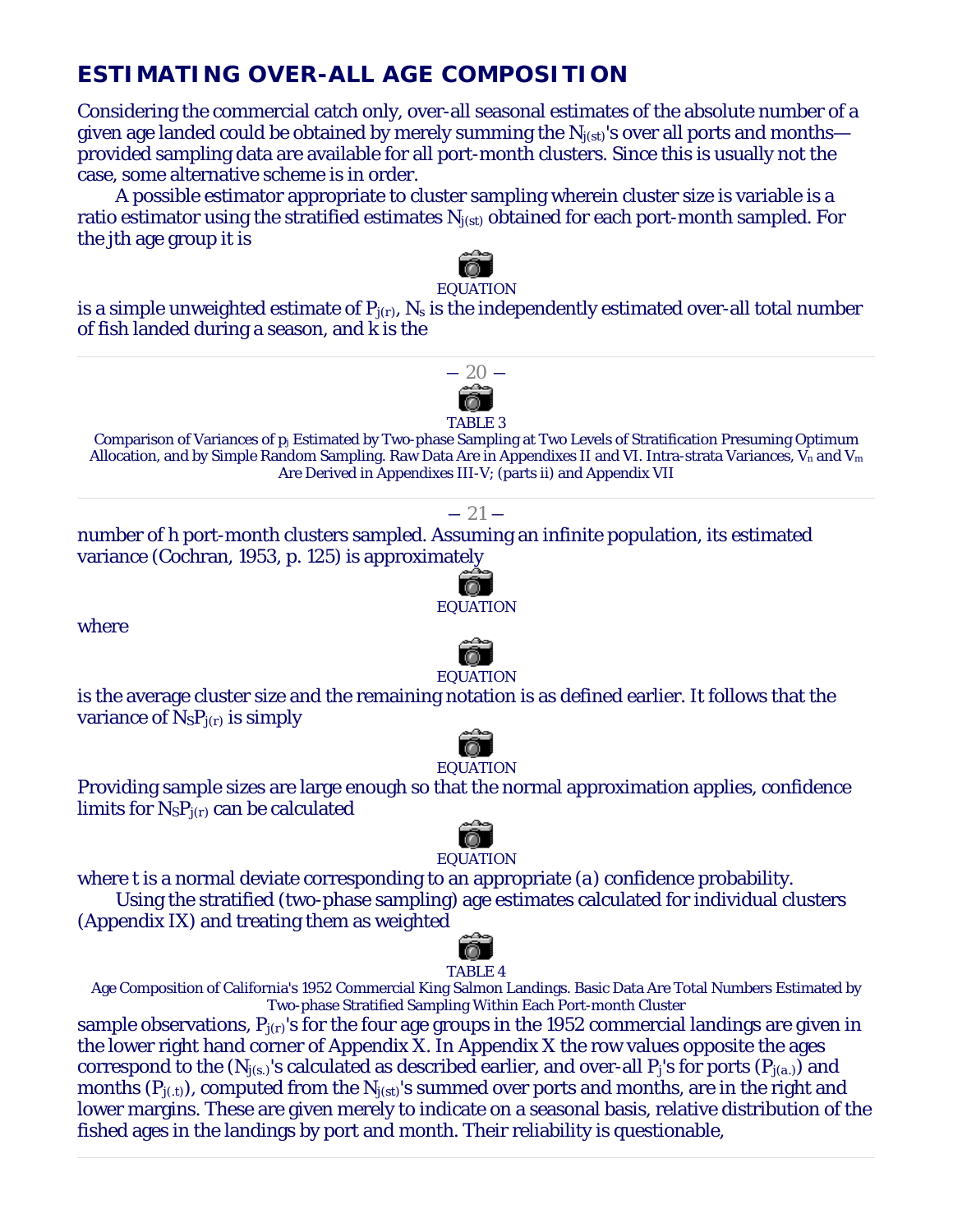$-22-$ 

however, because of the small number of sampled clusters upon which they are based (*re* Appendix X, a minimum of one and a maximum of three clusters serve to compute the marginal *Pj*'s). Results of applying the estimator of main concern, *Pj(r)*, are given in Table 4. Here, too, interval estimates of *NPj(r)* have questionable utility since the variance (and standard error) of the ratio of two random variables is biased for small samples.

A more useful and realistic means of estimating over-all catch age structure entails fully utilizing the sampling scheme possible with portmonth clusters. Providing reasonably adequate sampling obtained in all clusters, four possible estimators are available for each age landed. They are (for fish of any age *j*):





― 23 ―

Estimated Proportions and Total Numbers of Age; King Salmon Entering California's 1955 Commercial Landings. For Comparison, Four Estimators Were Employed. Basic Data Are in Appendix XI

Note that each estimator uses basic (untreated) cluster data and, except in the case of (11), the independently estimated catch totals. Estimated port-month totals secured by two-phase sampling were not considered.

To illustrate the role of the two-way cluster scheme in obtaining best point and interval estimates of over-all catch age structure, I used the 1955 commercial age sampling data. Appendix XI contains raw age data and estimated catch totals for each sampled cluster, as well as intermediate calculations needed with estimators (11), (12), and (13). Individual cluster *Pj(at)*'s used with estimator (14) are recorded in Appendix XII. Each of the four estimators compared in Table 5 gives approximately the same results. This is to be expected if there is little variability in the proportion of age *j* fish between ports and months. Estimator (14) should be the least biased since it takes into account the effects (if any) of both ports and months. It is with (14) that we shall be primarily concerned in the following discussion.

Although *NsPj(at)* would be expected to yield the best point estimate of the total number of age *j* fish landed seasonally, a measure of its precision may not be too useful since the available variance estimator for a ratio *P* is subject to bias in small samples. To secure an appropriate interval estimate (and hence measure of precision) of *N<sub>s</sub>P<sub>j(at)</sub>* might call for constructing such an interval using the least biased variance estimator, *viz.,* the conventional (but weighted) binomial estimator, and then adjusting it for cluster effects by employing an appropriate correction factor. Such an estimator would be appropriate in the unrealistic case where



 $-24-$ 

is regarded as a simple random sample of *m* individual fish.

The correction factor used is simply the ratio

# EQUATION

where the numerator and denominator are standardized with respect to a common level of *P,* a ratio representing a measure of the relative change in standard error caused by using the twoway cluster sampling scheme.

The basic variance of *Pj(a-t)*>, var (*Pj(a-t)*), is, assuming an infinite population and regarding the individual *Pj(at)*'s as continuous variates, the mean square for port-month interaction derivable by ordinary analysis of variance techniques; *i.e.,*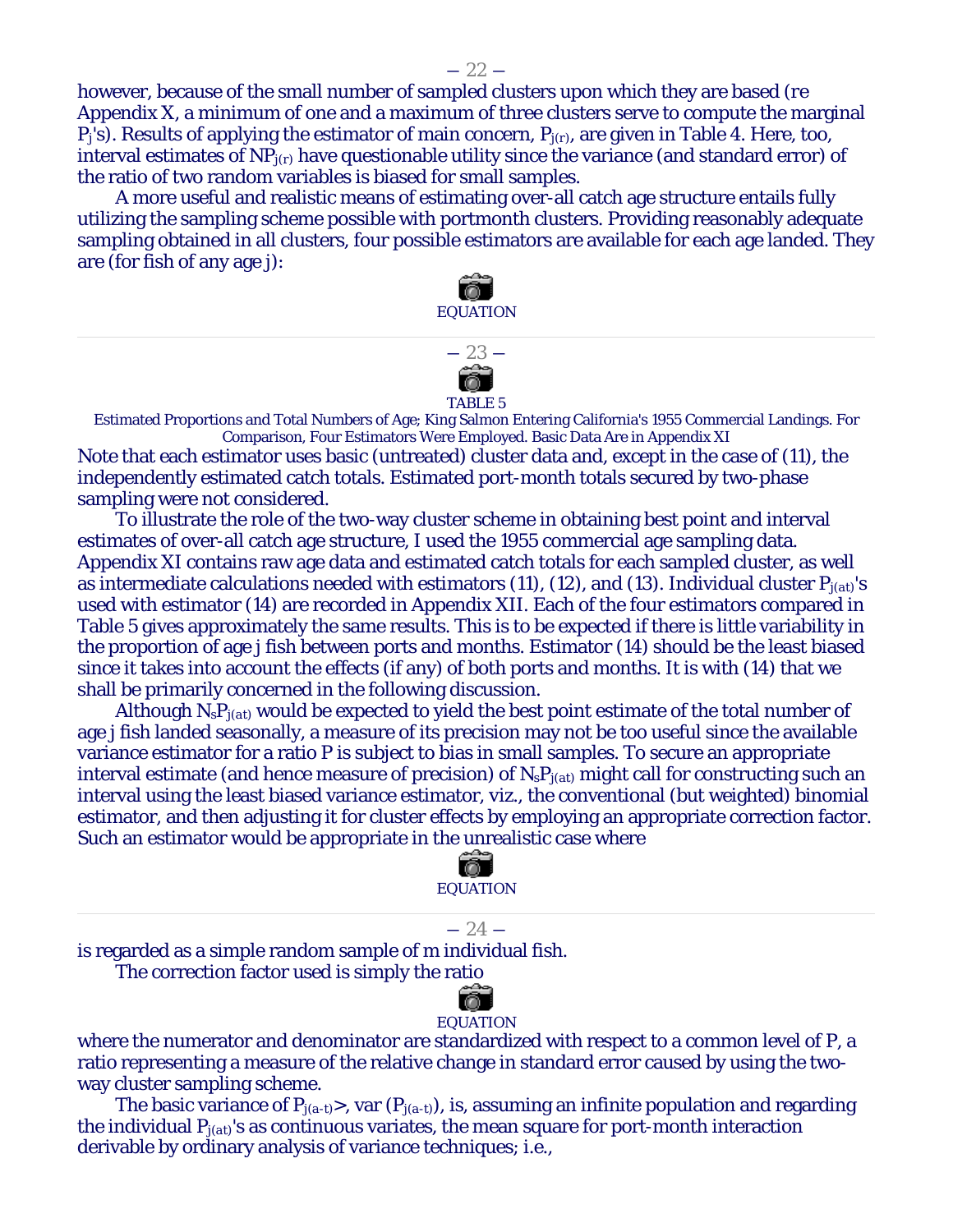

#### EQUATION

For any age group *j,* var *Pj(a-t)*> is due to the failure of differences between successive port and month  $P_{j(at)}$  to follow a definite pattern from port to port and month to month (Appendix XII).

Since cluster size (*mat*) varied considerably from one to the next, the interaction sum of squares could not be obtained in the conventional manner. It was necessary therefore to compute a weighted interaction sum of squares by first obtaining the expected *P* (or regression) value for each port-month cell. Assuming they were independent, the deviations of the expected (or regression) values from their respective observed values (Appendix XII) were used to calculate the approximate sum of squares, and thence an approximation to the interaction mean square, employing the relationship

EQUATION where *k* is the number of clusters sampled and EQUATION

#### $-25-$

When all clusters are sampled,  $k = uv$ . Original and intermediate data used in computing this value for each age group encountered in the 1955 landings are in Appendixes XI, XII, and XIII. In the foregoing procedure, data in the two-way table must be complete or nearly so. Values for the data missing from the Monterey-September cluster (*see* Appendixes XI and XII) were obtained using the method described by Anderson and Bancroft (1952, p. 246) where the estimated variates are determined such that the resulting interaction sum of squares will be minimized. This can be seen in Appendix XII (Monterey-September) where, for all practical purposes, the substituted *Pat*'s are their own expected values.

Regarding var (*P(a-t)*) as standardized with respect to the over-all mean *P* for any corresponding age group *j,* the binomial variance for the same level of *P*, given by

# EQUATION

was then estimated for each age group. Its square root served as the denominator in the ratio 'G' (Appendix VIII).

An approximation to the binomial variance of *P(a-t)* was made using the weighted estimator

# EQUATION

is the weighted mean cluster size. It follows that an approximation to the least biased variance estimator of the total in any age group *j, i.e., N<sub>s</sub>P<sub>j(a-t)</sub>*, is  $N_S\text{var}(P_{i(a-t)})$  with basic interval estimate for *NsPj(a-t)* given by



The desired interval estimate which takes into account the effects of clusters is then simply



#### $-26-$

Point and corrected interval estimates of the numbers of king salmon in each of four age groups entering the 1955 commercial catch are given in Table 6.

Although somewhat complex computationally, I feel this system provides a convenient means for obtaining best estimates (in absolute terms) of the characters in question, besides permitting some generalizing as to the average size of cluster to employ in future censuses. If it is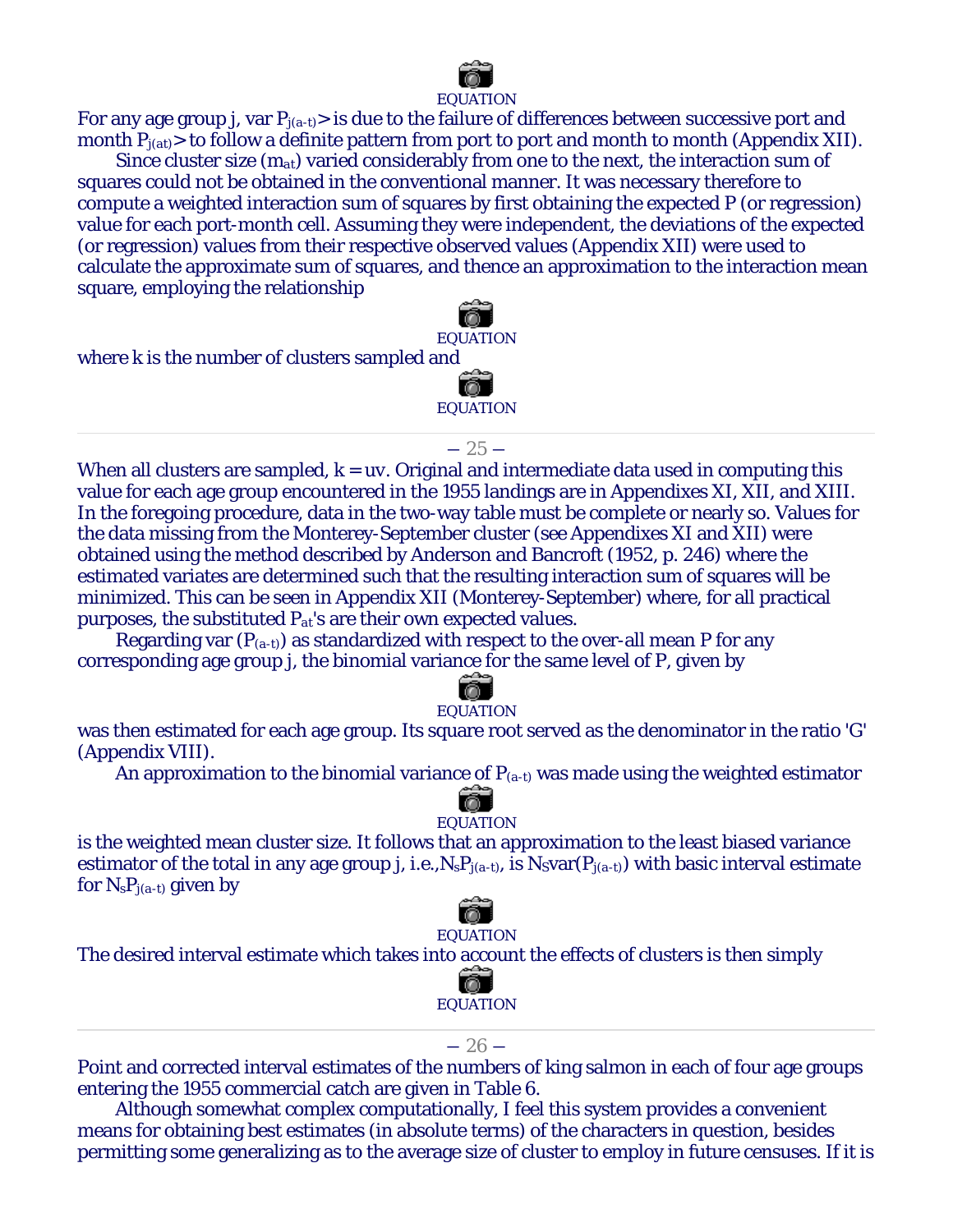determined that the required minimum cluster size would be too unwieldy, it might be well to examine critically the between ports variability as regards the proportions of each age group entering the catch (Appendix XI) and, in situations where two-phase (stratified) sampling is used to estimate individual cluster age composition, the age apportionment within corresponding length classes. If over a period of years this variability is generally small (as in the case of certain ages represented in the 1952 and 1955 landings), a reallocation of age samppling effort would be in order. By eliminating some ports and increasing age sample sizes (*i.e.,* cluster sizes) in the remainder, more precise overall estimates of the absolute contributions of each age group to the fishery could be obtained with little or no increase in overall sampling effort.

By making preliminary estimates of mean cluster size using the binomial two-way estimator for  $P_{i(a-t)}$  and then inflating it by squaring the 'G' factor to determine the mean size of cluster for a given level of precision (Cochran 1953, p. 204), I found that the cluster sizes for 1955 were generally more than adequate for determining precisely (10 percent



Point and Interval Estimates of Total 2-, 3-, 4-, and 5-year-old King Salmon Entering the 1955 California Commercial Landings. (Point Estimates Were Derived Using the Two-way (Port-month) Estimator. Corresponding Interval Estimates Were Corrected for Cluster Effects by an Appropriate 'G' Factor.)

coefficient of variation) the total number of 3- and 4-year-old king salmon in the catch. This was not the case for 2- and 5-year-old fish, however. In the former, a mean cluster size of about 3,290 fish would have been needed to provide an estimate of the total number in that age group having a correspondingly high precision. For 5-year-old salmon

#### $-27-$

at about the same level of precision, a mean cluster size of approximately 260 fish would have been required. The actual mean cluster size *m* was 164.

# **SUMMARY**

Because conditions under which king salmon catches must be sampled vary considerably in space and time, it is impossible to generalize as to the width of length strata (*i*) and sizes of length (*n*) and age (*m*) samples which, properly integrated, could be expected to yield satisfactory age composition estimates on a port-month basis. For a fixed stratum width, to improve two-phase sampling estimates requires larger age samples. Only slight improvement can be had by taking larger length samples (Tanaka 1953; Gulland 1955, 1957). Age sample components should adequately represent all length classes involved. Since proper allocation may not be possible, age-within-length samples (*mi*) could be fixed at some convenient level for all length strata, admitting wasted effort in those strata exhibiting minimal variability. Under certain conditions (assuming sufficiently large length samples can be obtained), a reasonable compromise might be to sample differentially on the basis of experience; that is, secure an *m* of any fixed size by judiciously taking for age determination fewer fish from length classes which would be expected to exhibit slight variation (*pij* relatively large) than from classes in which greater variability would be expected (*pij* relatively small).

In future programs utilizing the two-phase estimator, port-month estimates of the total king salmon catch (by number) in any age group should be based upon age samples consisting of scales from at least 200 specimens. From the standpoint of the labor involved in processing and reading salmon scales, experience has shown this is a reasonable quantity. Also, length strata should have a minimum width of 5 cm and those containing king salmon 80 cm long and longer should be sampled heavier than those with smaller fish. If 5-cm length classes are employed, an average of eight effective strata would likely be involved in commercial salmon landings, four of which would probably include fish 80 cm long and longer. Age samples from large-length strata,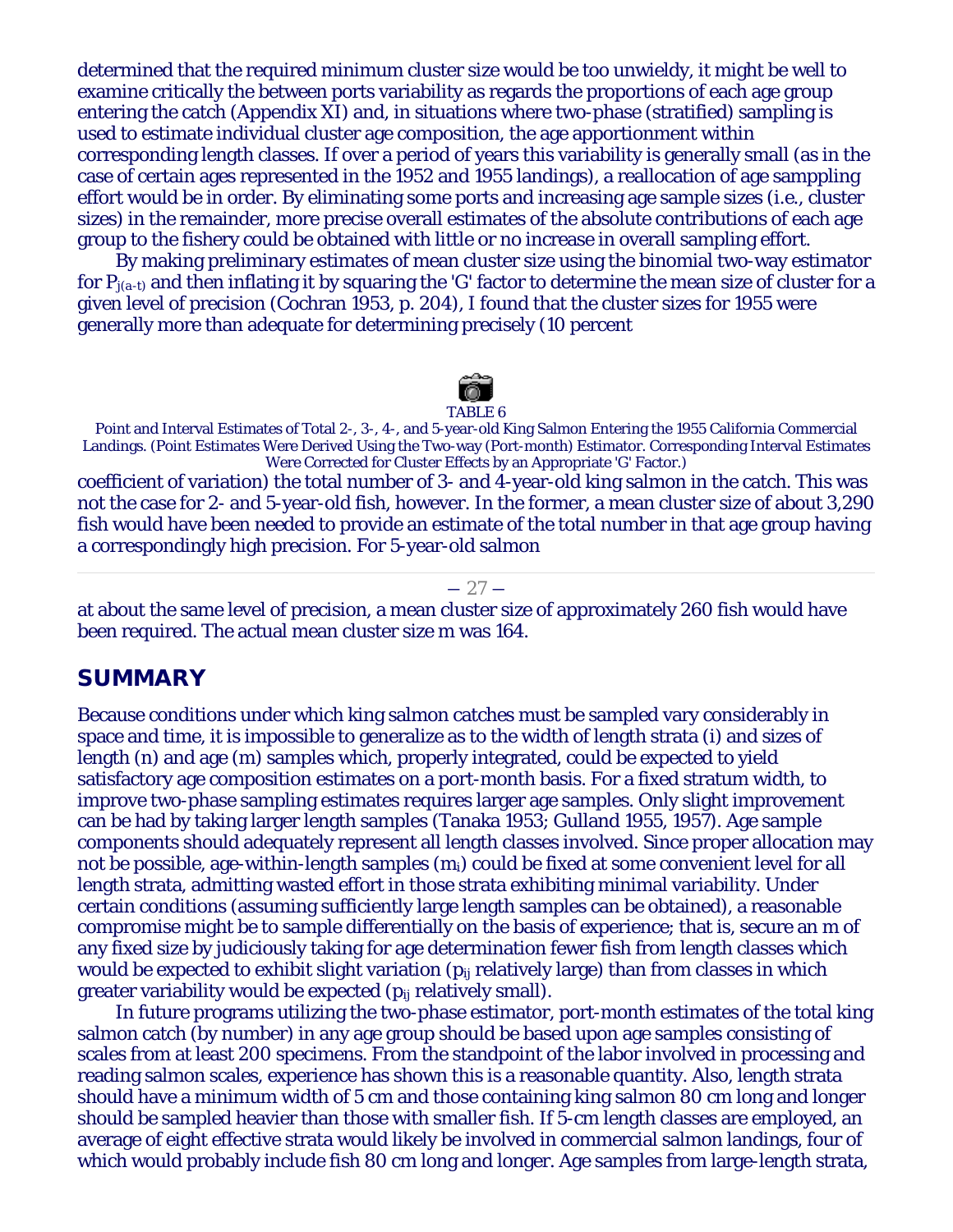twice the size (if possible) of those from small-length strata, should provide, with minimum wasted effort, reasonably precise estimated total numbers of fish landed in each age group.

Both indirect- and direct-estimation age samples are dependent upon the number and distribution of ages in the catch. For a fixed *m,* both approaches appear to give comparable results where there are few ages, as with salmon. Indirect estimation does, however, attain increasing precedence over direct as the number of ages increases; such was the case with Japanese sardines (Tanaka 1953) and North Sea plaice (Gulland 1955). In light of the relatively slight gains exhibited for salmon by the two-phase technique over the simple random method, unless age samples are more than five times as costly as length samples, the direct method which is less expensive and less complicated would be preferred over the indirect in future sampling programs. Except

 $-28-$ 

where conditions definitely warrant its use, the two-phase method is at least as costly as the simple direct method, is more complex computationally and is more difficult to execute insofar as actual sampling is concerned.

of even more concern than deciding which of several estimators is the most efficient for determining the absolute status of any attribute within individual groups (or clusters) of fish, is the problem of accounting for space-time variability between groups in attempts to secure best estimates for a management unit as a whole. I made such an attempt for salmon employing a two-way cluster sampling scheme that accounted for both port and month effects. My basic data were from direct estimation of individual cluster parameters (*Pat*); data obtained this way are more amenable to the techniques involved than those complicated by using length as an adjunct. Correcting for cluster effects, I determined that an average cluster size of about 250 age determinations could, in future programs, be expected to yield fairly precise  $(CV = 10$  percent) over-all estimates of the number of king salmon in each age group commonly represented.

# **ACKNOWLEDGMENTS**

I am grateful for the generous assistance of Raymond J. Jessen, C-E-I-R, Inc., whose critical review of the manuscript, subsequent comments, and many helpful suggestions added measurably to it. Errors of any sort, however, remain my full responsibility.

Acknowledgment is also given all personnel who helped carry out the California Department of Fish and Game's extensive catch-sampling program described herein.

## **REFERENCES**

Anderson, R. L., and T. A. Bancroft1952. Statistical theory in research. New York, McGraw-Hill Book Co., 399 pp.Cochran, W. G.1953. Sampling techniques. New York, J. Wiley & Sons, 330 pp.Deming, W. E.1950. Some theory of sampling. New York, J. Wiley & Sons, 602 pp.Fridriksson, A.1934. On the calculation of age-distribution within a stock of cod by means of relatively few age-determinations as a key to measurements on a large scale. Rapp. Cons. Explor. Mer, vol. 86, no. 6, pp. 1–14.Fry, D. H., Jr., and E. P. Hughes1952. A sampling program for recovery of marked king and silver salmon. Calif. Fish and Game, vol. 38, no. 4, pp. 535– 540.1953. Proportion of king and silver salmon in California's 1952 landings. Calif. Dept. Fish and Game, Fish. Bull. No. 95, pp. 7–16.Gilbert, C. H.1914. Age at maturity of the Pacific coast salmon of the genus *Oncorhynchus*. Bull. U. S. Bur. Fish., vol. 32, pp. 1–22.Gulland, J. A.1955. Estimation of growth and mortality in commercial fish populations. Min. Agric. and Fish., Fish. Invest., ser. 2, vol. 18, no. 9, 46 pp.1957. Sampling problems and methods in fisheries research. FAO Fish Bull., vol. 10, pp. 157–181.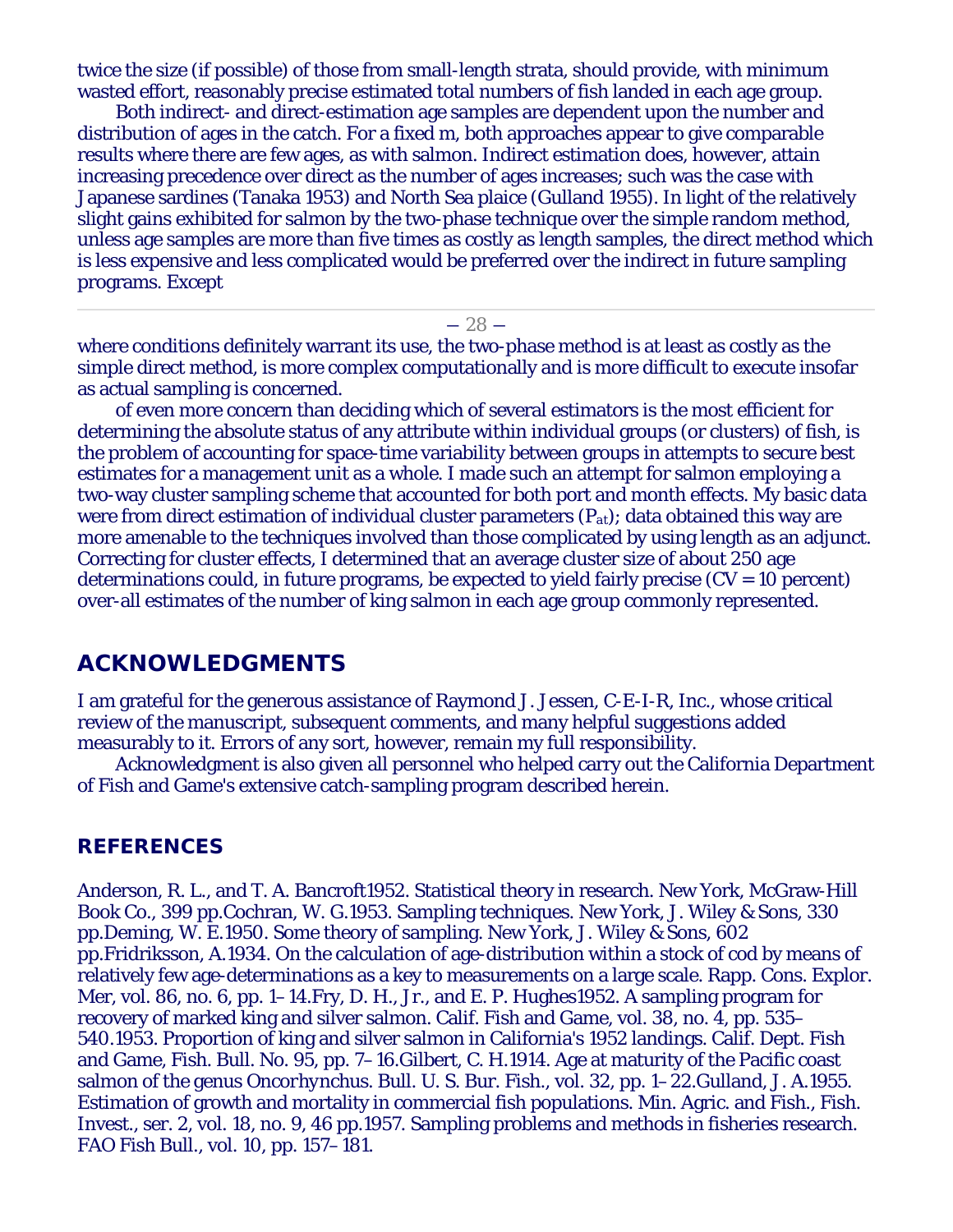Hallock, R. J., G. H. Warner, and D. H. Fry, Jr.1952. California's part in a three-state salmon fingerling marking program. Calif. Fish and Game, vol. 38, no. 3, pp. 301–332.Hodgson, W. C.1939. An improved method of sampling herring shoals. Rapp. Cons. Explor. Mer, vol. 110, pp. 31–80.Tanaka, S.1953. Precision of age-composition of fish estimated by double sampling method using the length for stratification. Bull. Japan. Soc. Sci. Fish., vol. 19, no. 5, pp. 657–670.

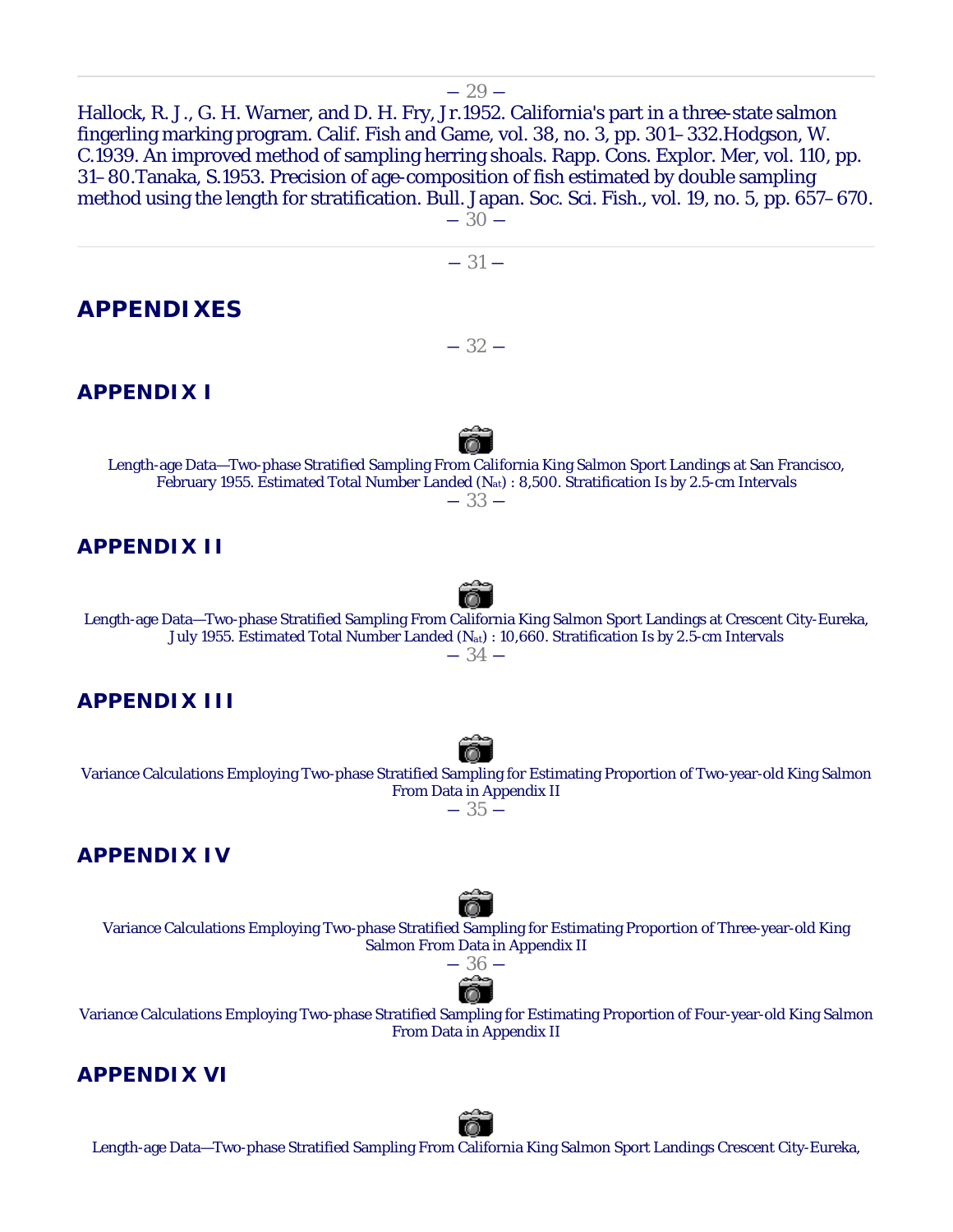$-37-$ 

## **APPENDIX VII**



Variance Calculations Employing Two-phase Stratified Sampling for Estimating Proportions of Two-, Three-, and Fouryear-old King Salmon From Data in Appendix VI. (Formulas and Explanation in Text.)  $-38-$ 

## **APPENDIX VIII**

Comparison of Age Structure Estimates and Their Variances Employing Two-phase Sampling for Two Stratification Levels. Raw Data Are in Appendixes II and VI

# **APPENDIX IX**

Estimated Numbers by Age (*Nj(st)*) of King Salmon Landed Commercially at California Ports During 1952. Figures in Parentheses Are Variation Coefficients Expressed as Percentages. Empty Cells Indicate No Sampling  $-39-$ 

# **APPENDIX X**

Estimated Total Numbers (*Nj(st)*) and Derived Proportions (*Pj*) of Age *j* King Salmon. Basic Data From 1952 California Commercial Landing Samples. Empty Cells Indicate No Sampling  $-40-$ 

# **APPENDIX XI**

Age Sampling Data for 1955 California Commercial King Salmon Landings. Data in Right and Lower Margins Used to Derive Estimates in Table 5

 $-41-$ 

# **APPENDIX XII**



Observed, *Pat*, and Deviation From Regression, *Pat* — *E* (*P*),\* Values for Calculating Port-month Interaction Sum of Squares and Mean Square Error for Two-way Cluster Sampling. *Pat*'s are Cluster Estimates of Proportions of King Salmon in Each of Four Age Groups (*j*) Landed by the 1955 California Commercial Fishery. Sample Data Are in Appendix XI  $-42-$ 

# **APPENDIX XIII**



Statistics for Calculating Port-month Interaction Mean Square and Correction Factor 'G*j*'. Basic Age Data Are From 1955 California Commercial King Salmon Landing Samples. (*See* Appendixes XI, XII, and Text.)





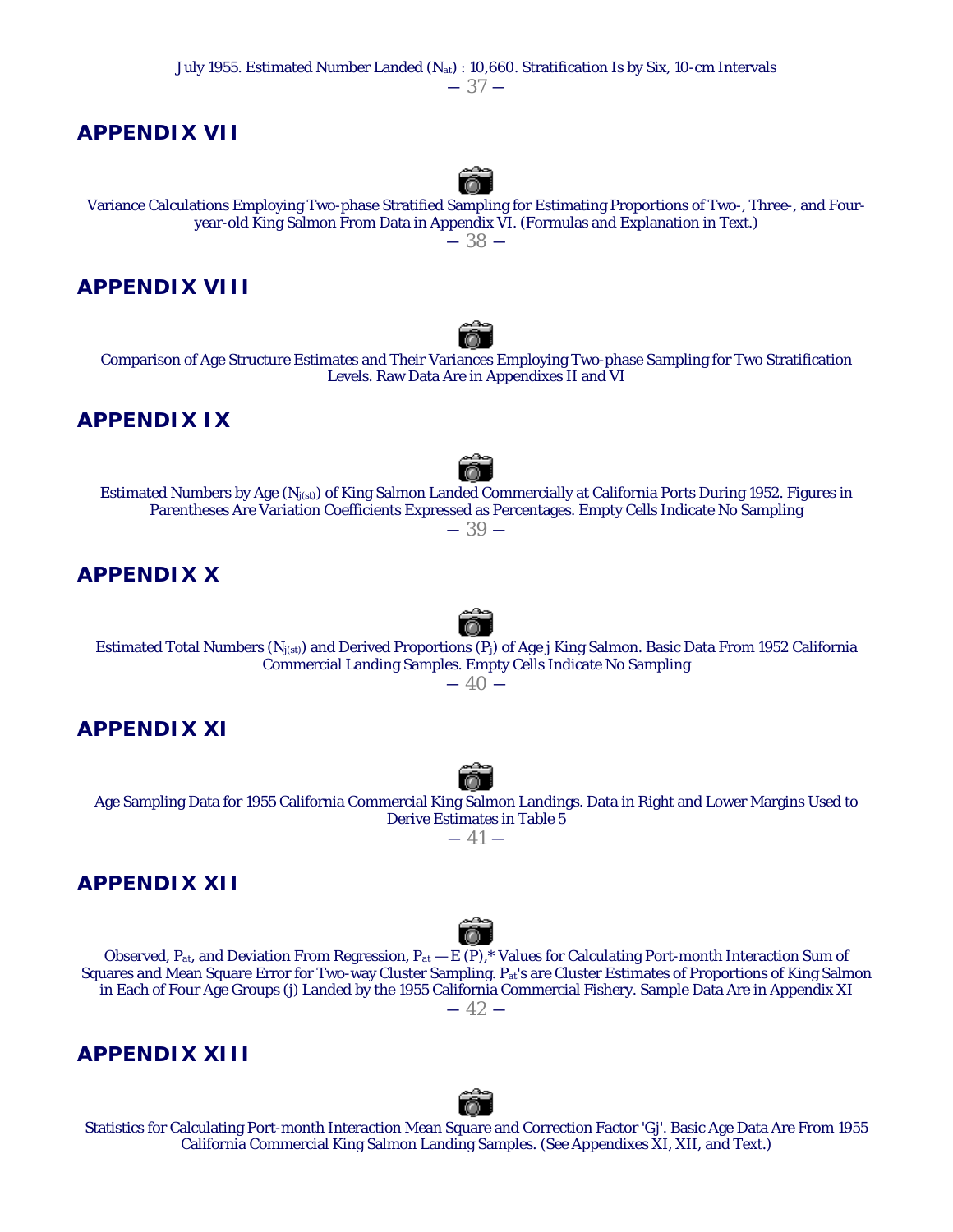# **CALIFORNIA DEPARTMENT OF FISH AND GAME**

# **FISH BULLETINS**

**[\*]** No. 1. Report on Fish Conditions. 1913; 48 pp., 3 figs.

**[\*]** No. 2. The Scientific Investigation of Marine Fisheries, as Related to the Work of the Fish and Game Commission in Southern California. By Will F. Thompson. 1919; 27 pp., 4 figs.

**[\*]** No. 3. The Spawning of the Grunion (Leuresthes tenuis). By Will F. Thompson, assisted by Julia Bell Thompson. 1919; 29 pp., 9 figs.

**[\*]** No. 4. The Edible Clams, Mussels and Scallops of California. By Frank W. Weymouth. 1920; 72 pp., 19 pls., 26 figs.

**[\*]** No. 5. A Key to the Families of Marine Fishes of the West Coast. By Edwin C. Starks. 1921; 16 pp., 4 figs.

**[\*]** No. 6. A History of California Shore Whaling. By Edwin C. Starks. 1923; 38 pp., 22 figs.

**[\*]** No. 7. The Life-History and Growth of the Pismo Clam. By Frank W. Weymouth. 1923; 120 pp., 15 figs., 18 graphs.

**[\*]** No. 8. Racial and Seasonal Variation in the Pacific Herring, California Sardine and California Anchovy. By Carl L. Hubbs. 1925; 23 pp., 4 pls.

**[\*]** No. 9. Preliminary Investigation of the Purse Seine Industry of Southern California. By Tage Skogsberg. 1925; 95 pp., 23 figs.

**[\*]** No. 10. The Life History of Leuresthes tenuis, an Atherine Fish with Tide Controlled Spawning Habits. By Frances N. Clark. 1925; 51 pp., 6 graphs, 7 pls.

**[\*]** No. 11. The California Sardine. By the Staff of the California State Fisheries Laboratory. 1926; 221 pp., 74 figs.

**[\*]** No. 12. The Weight-Length Relationship of the California Sardine (Sardina caerulea) at San Pedro. By Frances N. Clark. 1928; 58 pp., 11 figs.

**[\*]** No. 13. The Seasonal Average Length Trends at Monterey of the California Sardine (Sardina caerulea). By Carroll B. Andrews. 1928; 12 pp., 6 figs.

**[\*]** No. 14. Report on the Seals and Sea Lions of California. By Paul Bonnot. 1928; 61 pp., 38 figs.

**[\*]** No. 15. The Commercial Fish Catch of California for the Years 1926 and 1927. By the Bureau of Commercial Fisheries. 1929; 93 pp., 52 figs.

**[\*]** No. 16. The Life History of the California Jack Smelt (Atherinopsis californiensis). By Frances N. Clark. 1929; 22 pp., 12 figs.

**[\*]** No. 17. Sacramento-San Joaquin Salmon (Oncorhynchus tschawytscha) Fishery of California. By G. H. Clark. 1929; 73 pp., 32 figs.

**[\*]** No. 18. The Pismo Clam: Further Studies of Its Life History and Depletion. By William C. Herrington. 1930; 67 pp., 16 figs.

**[\*]** No. 19. Sardine Fishing Methods at Monterey, California. By W. L. Scofield. 1929; 61 pp., 27 figs.

**[\*]** No. 20. The Commercial Fish Catch of California for the Year 1928. By the Staff of the Bureau of Commercial Fisheries. 1930; 109 pp., 62 figs.

**[\*]** No. 21. Analysis of Boat Catches of White Sea Bass (Cynoscion nobilis) at San Pedro, California. By S. S. Whitehead. 1930; 26 pp., 20 figs.

**[\*]** No. 22. A Bibliography of the Tunas. By Genevieve Corwin. 1930; 103 pp.

**[\*]** No. 23. Success of the Purse Seine Boat in the Sardine Fishery at Monterey, California (1929–1930 Fishing Season). By J. B. Phillips. 1930; 28 pp., 19 figs.

**[\*]** No. 24. An Analysis of the Catch Statistics of the Striped Bass (Rocous lineatus) Fishery of California. By J. A. Craig. 1930; 41 pp., 22 figs.

**[\*]** No. 25. Fishing Areas Along the California Coast for the Sardine (Sardina caerulea). By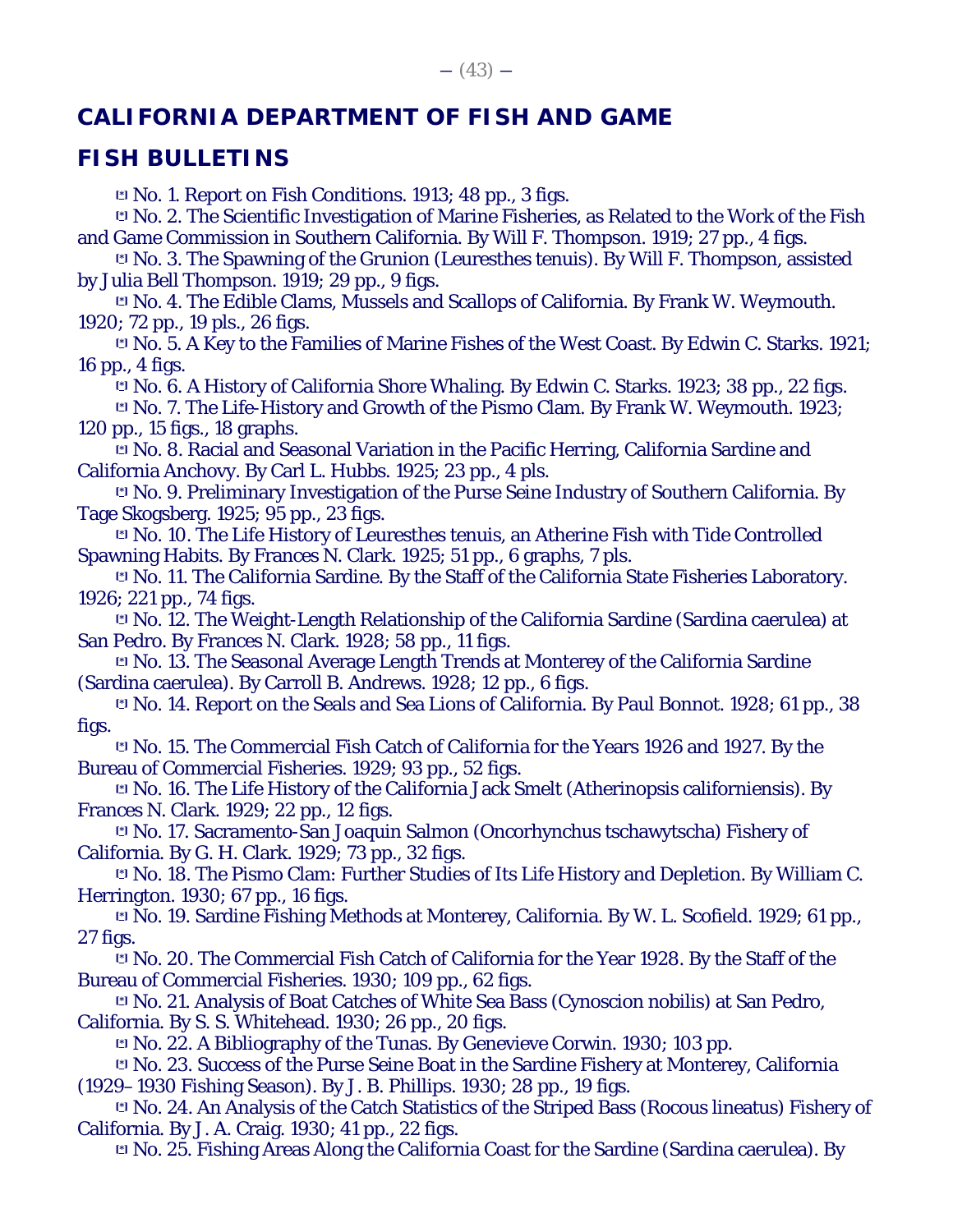the California State Fisheries Laboratory. 1930; 44 pp., 25 figs.

**[\*]** No. 26. Seasonal Changes in the Daily Average Length of the California Sardine (Sardina caerulea). By Frances N. Clark. 1930; 20 pp., 11 figs.

**[\*]** No. 27. The Ring Net, Half Ring Net, or Purse Lampara in the Fisheries of California. By Donald H. Fry, Jr. 1931; 65 pp., 28 figs.

#### $-44-$

**[\*]** No. 28. Handbook of Common Commercial and Game Fishes of California. By Lionel A. Walford. 1931; 181 pp., 137 figs.

**[\*]** No. 29. The Striped Bass of California (Roccus lineatus). By Eugene C. Scofield. 1931; 82 pp., 47 figs.

**[\*]** No. 30. The Commercial Fish Catch of California for the Year 1929. By the Staff of the Bureau of Commercial Fisheries. 1931; 133 pp., 75 figs.

**[\*]** No. 31. Studies of the Length Frequencies of the California Sardine (Sardina caerulea). By the California State Fisheries Laboratory. 1931; 53 pp., 24 figs.

**[\*]** No. 32. The California Halibut (Paralichthys californicus) and an Analysis of the Boat Catches. By G. H. Clark. 1931; 52 pp., 25 figs.

**[\*]** No. 33. Fishing Methods for the Bluefin Tuna (Thunnus thynnus) and an Analysis of the Catches. By S. S. Whitehead. 1931; 32 pp., 22 figs.

**[\*]** No. 34. Salmon of the Klamath River, California. By John O. Snyder. 1931; 130 pp., 44 figs.

**[\*]** No. 35. A Distributional List of the Species of Freshwater Fishes Known to Occur in California. By Barton W. Evermann and Howard Walton Clark. 1931; 67 pp.

**[\*]** No. 36. A Bibliography of the Sardines. By Genevieve C. Wheeler. 1931; 133 pp.

**[\*]**. No. 37. The California Barracuda (Sphyraena argentea). By Lionel A. Walford. 1932; 120 pp., 32 figs., 6 pls.

**[\*]** No. 38. The California Shrimp Industry. By Paul Bonnot. 1932; 20 pp., 11 figs.

**[\*]** No. 39. Fluctuations in the Abundance of Striped Bass (Roccus lineatus) in California. By G. H. Clark. 1933; 18 pp., 7 figs.

**[\*]** No. 40. The California Mackerel Fishery. By Richard S. Croker. 1933; 149 pp., 73 figs. **[\*]** No. 41. Early Life History of the California Sardine (Sardina caerulea), with Special

Reference to Distribution of Eggs and Larvae. By Eugene C. Scofield. 1934; 48 pp., 24 figs.

No. 42. Maturity of the California Sardine (Sardina caerulea), determined by Ova Diameter Measurements. By Frances N. Clark. 1934; 49 pp., 19 figs.

No. 43. The Sizes of California Sardines Caught by the Different Fishing Gear and in the Different Localities of the Monterey and San Pedro Regions. By the California State Fisheries Laboratory. 1935; 59 pp., 27 figs.

**[\*]** No. 44. The Commercial Fish Catch of California for the Years 1930–1934, Inclusive. By the Staff of the Bureau of Commercial Fisheries. 1935; 124 pp., 19 figs.

**[\*]** No. 45. The Sharks and Rays of California. By Lionel A. Walford. 1935; 66 pp., 58 figs.

**[\*]** No. 46. A Contribution Toward the Life Histories of Two California Shrimps, Crago franciscorum (Stimpson) and Crago nigricauda (Stimpson). By Hugh R. Israel. 1936; 28 pp., 9 figs.

No. 47. Interseasonal and Intraseasonal Changes in Size of the California Sardine (Sardinops caerulea). By Frances N. Clark. 1936; 28 pp., 11 figs.

No. 48. Fishing Localities for the California Sardine, Sardinops caerulea, 1928–1936. By Frances N. Clark. 1937; 11 pp., 5 figs.

**[\*]** No. 49. The Commercial Fish Catch of California for the Year 1935. By the Bureau of Commercial Fisheries. 1937; 170 pp., 114 figs.

No. 50. Sizes of California Sardines Caught in the Different Areas of the Monterey and San Pedro Regions. By J. B. Phillips. 1937; 31 pp., 12 figs.

**[\*]** No. 51. The High Seas Tuna Fishery of California. By H. C. Godsil. 1938; 41 pp., 20 figs.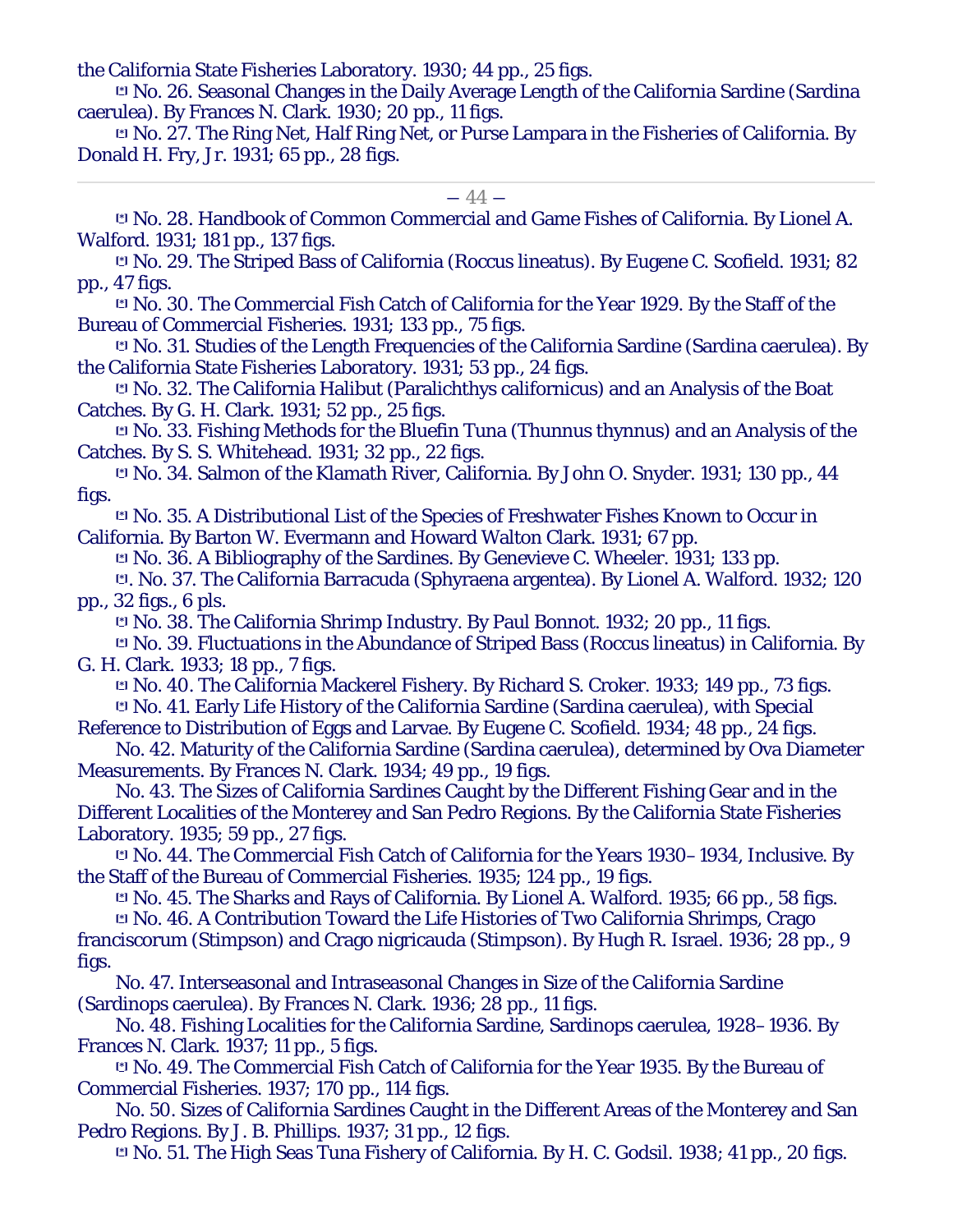**[\*]** No. 52. Historical Account of the Los Angeles Mackerel Fishery. By Richard S. Croker. 1938; 62 pp., 37 figs.

No. 53. Measures of Abundance of the Sardine, Sardinops caerulea, in California Waters. By Frances N. Clark. 1939; 45 pp., 19 figs.

**[\*]** No. 54. The Fishes of the Family Sciaenidae (Croakers) of California. By Tage Skogsberg. 1939; 62 pp., 16 figs.

 $-45-$ 

No. 55. Report on Returns of Drift Bottles Released off Southern California, 1937. By Richard B. Tibby. 1939; 36 pp., 22 figs.

**[\*]** No. 56. Development of the Eggs and Early Larvae of Six California Fishes. By Paul L. Budd. 1940; 50 pp., 13 pls.

No. 57. The Commercial Fish Catch of California for the Years 1936–1939, Inclusive. By the Staff of the Bureau of Marine Fisheries. 1940; 100 pp., 9 figs.

No. 58. The Commercial Fish Catch of California for the Year 1940. By the Staff of the Bureau of Marine Fisheries. 1942; 47 pp., 7 figs.

No. 59. The Commercial Fish Catch of California for the Years 1941 and 1942. By the Staff of the Bureau of Marine Fisheries. 1944; 68 pp., 8 figs.

**[\*]** No. 60. A Systematic Study of the Pacific Tunas. By H. C. Godsil and Robert D. Byers. 1944; 131 pp., 76 figs.

**[\*]** No. 61. Results of Tagging Experiments in California Waters on the Sardine (Sardinops caerulea). 1945; 90 pp., 15 figs.

**[\*]** No. 62. Catch per-Unit-of-Effort in California Waters of the Sardine (Sardinops caerulea) 1932–42. By Ralph P. Silliman and Frances N. Clark. 1945; 76 pp., 22 figs.

No. 63. The Commercial Fish Catch of California for the Years 1943 and 1944. By the Staff of the Bureau of Marine Fisheries. 1946; 81 pp., 6 figs.

**[\*]** No. 64. The Biology of the Soupfin, Galeorhinus zyopterus, and Biochemical Studies of the Liver. 1946; 93 pp., 41 figs.

No. 65. Analysis of Populations of the Pacific Sardine on the Basis of Vertebral Counts. By Frances N. Clark. 1947; 26 pp., 3 figs.

No. 66. Drift and Set Line Fishing Gear in California. By W. L. Scofield. 1947; 38 pp., 16 figs. No. 67. The Commercial Fish Catch of California for the Years 1945 and 1946. By the Staff of the Bureau of Marine Fisheries. 1947; 80 pp., 7 figs.

**[\*]** No. 68. Common Marine Fishes of California. By Phil M. Roedel. 1948; 150 pp., 111 figs. **[\*]** No. 69. Age and Length Composition of the Sardine Catch off the Pacific Coast of the

United States and Canada, 1941–42 through 1946–47. By Frances E. Felin and Julius B. Phillips. 1948; 122 pp.

**[\*]** No. 70. A Preliminary Population Study of the Yellowfin Tuna and the Albacore. By H. C. Godsil. 1948; 90 pp., 22 figs.

**[\*]** No. 71. Growth of the Sardine, Sardinops caerulea, 1941–42 through 1946–47. By Julius B. Phillips. 1948; 33 pp., 12 figs.

No. 72. Trawling Gear in California. By W. L. Scofield. 1948; 60 pp., 24 figs.

No. 73. Tagging Experiments on the Pacific Mackerel (Pneumatophorus diego). By Donald H. Fry, Jr. and Phil M. Roedel. 1949; 64 pp., 15 figs.

No. 74. The Commercial Fish Catch of California for the Year 1947 With an Historical Review, 1916–1947. By the Staff of the Bureau of Marine Fisheries. 1949; 267 pp., 99 figs.

**[\*]** No. 75. California Sharks and Rays. By Phil M. Roedel and Wm. Ellis Ripley. 1950; 88 pp., 65 figs.

No. 76. Average Lunar Month Catch by California Sardine Fishermen, 1932–33 through 1948–49. By Frances N. Clark and Anita E. Daugherty. 1950; 28 pp., 6 figs.

No. 77. A Comparison of the Bluefin Tunas, Genus Thunnus, from New England, Australia and California. By H. C. Godsil and Edwin K. Holmberg. 1950; 55 pp., 15 figs.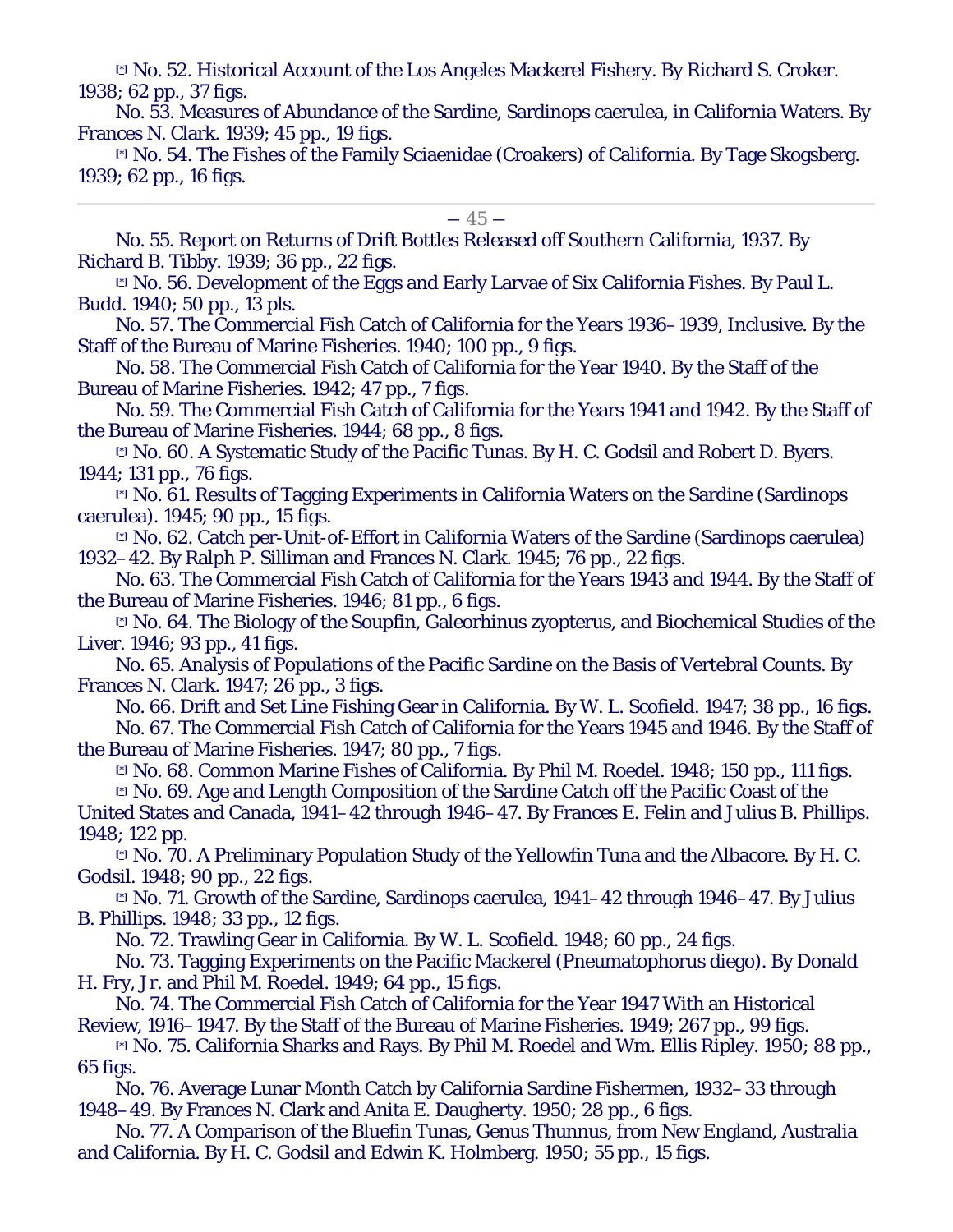No. 78. The Life History of the Starry Flounder, Platichthys stellatus (Pallas). By Harold George Orcutt. 1950; 64 pp., 52 figs.

No. 79. A Key to Some Southern California Fishes Based on Vertebral Characters. By Charles R. Clothier. 1950; 82 pp., 22 figs., 23 pls.

No. 80. The Commercial Fish Catch of California for the Years 1948–1949 with Yield per Area of the California Sardine Fishing Grounds 1937–1949. By the Staff of the Bureau of Marine Fisheries. 1951; 87 pp., 9 figs.

No. 81. Purse Seines and Other Roundhaul Nets in California. By W. L. Scofield. 1951; 82 pp., 37 figs.

No. 82. A Comparison of the Populations of Yellowfin Tuna, Neothunnus macropterus, from the Eastern and Central Pacific. By H. C. Godsil and E. C. Greenwood. 1951; 33 pp., 6 figs.

#### $-46-$

No. 83. Age Composition of the Southern California Catch of Pacific Mackerel 1939–40 through 1950–51. By John E. Fitch. 1951; 73 pp., 17 figs.

No. 84. A Racial Study of the Pacific Mackerel, Pneumatophorus diego. By Phil M. Roedel. 1952; 53 pp., 5 figs.

No. 85. The Biology of the Dover Sole, Microstomus pacificus (Lockington). By Frederick B. Hagerman. 1952; 48 pp., 28 figs.

**[\*]** No. 86. The Commercial Fish Catch of California for the Year 1950 with a Description of Methods Used in Collecting and Compiling the Statistics. By the Staff of the Bureau of Marine Fisheries. 1952; 120 pp., 43 figs.

No. 87. Surveys through 1951 of the Distribution and Abundance of Young Sardines (Sardinops caerulea). By Julius B. Phillips and John Radovich. 1952. 63 pp., 13 figs.

No. 88. A revision of the Family Embiotocidae (The Surfperches). By Fred H. Tarp. 1952; 99 pp., 32 figs.

No. 89. The Commercial Fish Catch of California for the Year 1951, with an Evaluation of the Existing Anchovy Case Pack Requirements. By the Staff of the Bureau of Marine Fisheries. 1953; 68 pp., 4 figs.

No. 90. Common Marine Bivalves of California. By John E. Fitch. 1953; 102 pp., 63 figs.

No. 91. Common Ocean Fishes of the California Coast. By Phil M. Roedel. 1953; 184 pp., 175 figs.

No. 92. Studies on Fish Preservation at the Contra Costa Steam Plant of the Pacific Gas and Electric Company. By James E. Kerr. 1953; 66 pp., 36 figs.

No. 93. The Life History of the Cabezon, Scorpaenichthys marmoratus (Ayres). By Charles P. O'Connell. 1953; 76 pp., 40 figs.

No. 94. The Behavior and Reproduction of Salmonid Fishes in a Small Coastal Stream. By John C. Briggs. 1953; 62 pp., 5 figs.

**[\*]** No. 95. The Commercial Fish Catch of California for the Year 1952 with Proportion of King and Silver Salmon in California's 1952 Landings. By the Staff of the Marine Fisheries Branch. 1954; 64 pp., 7 figs.

No. 96. California Fishing Ports. By W. L. Scofield. 1954; 159 pp., 88 figs.

**[\*]** No. 97. A Descriptive Study of Certain Tuna-like Fishes. By H. C. Godsil. 1954; 185 pp., 93 figs.

No. 98. The Life Histories of the Steelhead Rainbow Trout (Salmo gairdneri gairdneri) and Silver Salmon (Oncorhynchus kisutch): with Special Reference to Waddell Creek, California, and Recommendations Regarding Their Management. By Leo Shapovalov and Alan C. Taft. 1954; 375 pp., 32 figs.

**[\*]** No. 99. A Description of Two Species of Bonito Sarda orientalis and S. chiliensis and a Consideration of Relationships within the Genus. By H. C. Godsil. 1955; 43 pp., 14 figs.

No. 100. Catch Localities for Pacific Albacore (Thunnus germo) Landed in California, 1951 through 1953. By Harold B. Clemens. 1955; 28 pp., 24 figs.